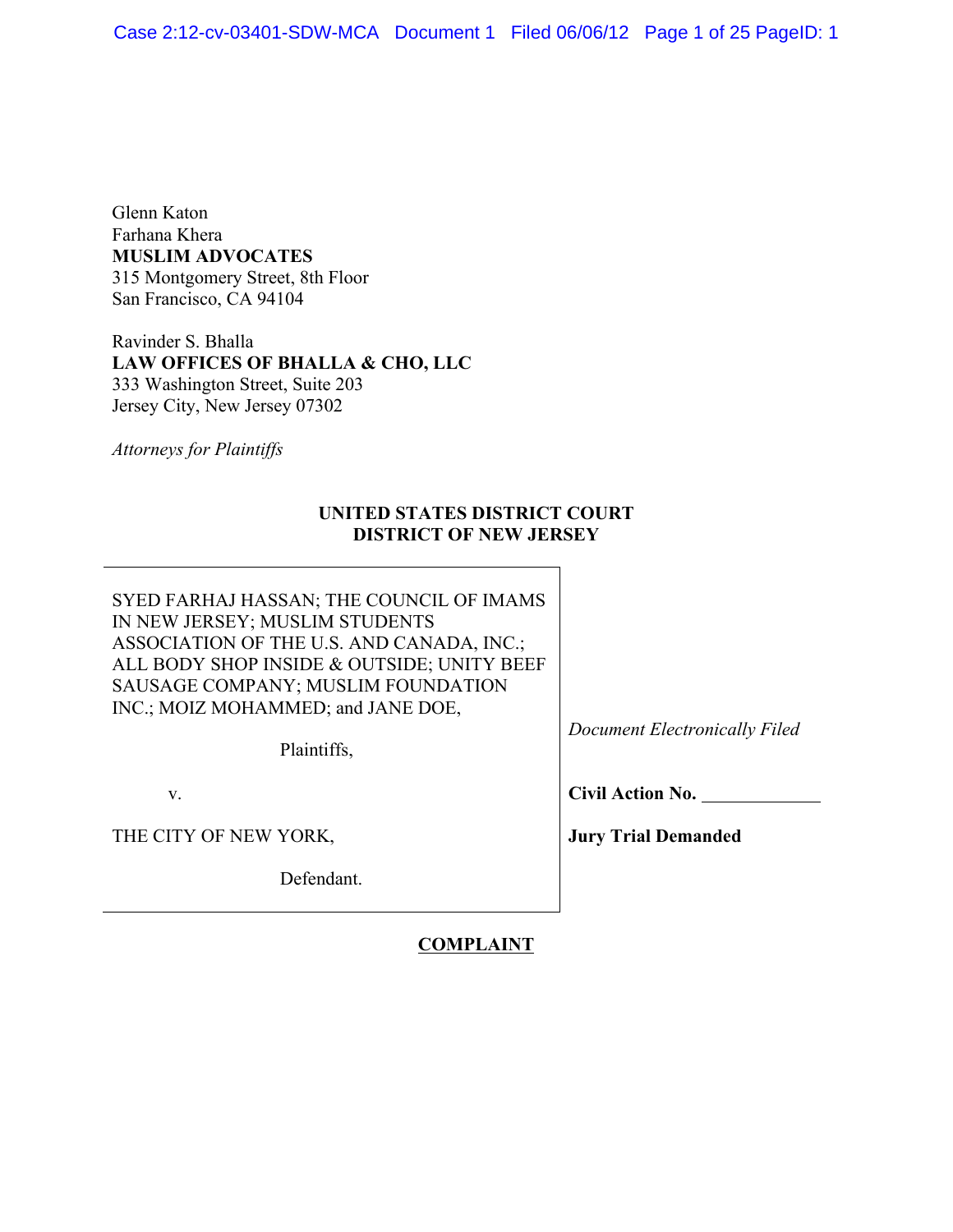#### **PRELIMINARY STATEMENT**

1. This is a civil rights action based upon the United States Constitution and 42 U.S.C. § 1983, to remedy the illegal targeting of New Jersey Muslims for surveillance based solely upon their religion by the New York City Police Department ("NYPD" or "Department"). Plaintiffs seek an injunction prohibiting the NYPD from targeting them for unconstitutional surveillance, expungement of all records made pursuant to past unlawful spying, a declaratory judgment, and nominal damages.

2. In early 2002, the NYPD began a secret spying program ("Program") to infiltrate and monitor Muslim life in and around New York City. The Department has focused, in particular, upon New Jersey Muslims, conducting surveillance of at least twenty mosques, fourteen restaurants, eleven retail stores, two grade schools and two Muslim Student Associations, in addition to untold numbers of individuals who own, operate, and visit those establishments. The Department has also created over twenty precinct-level maps of the City of Newark, noting the location of mosques and Muslim businesses and the ethnic composition of the Muslim community.

3. As part of the Program, the NYPD takes photographs and videos and collects license plate numbers at mosques. It also utilizes undercover officers and informants to infiltrate and surveil Muslim communities, including mosques, Muslim Student Associations, and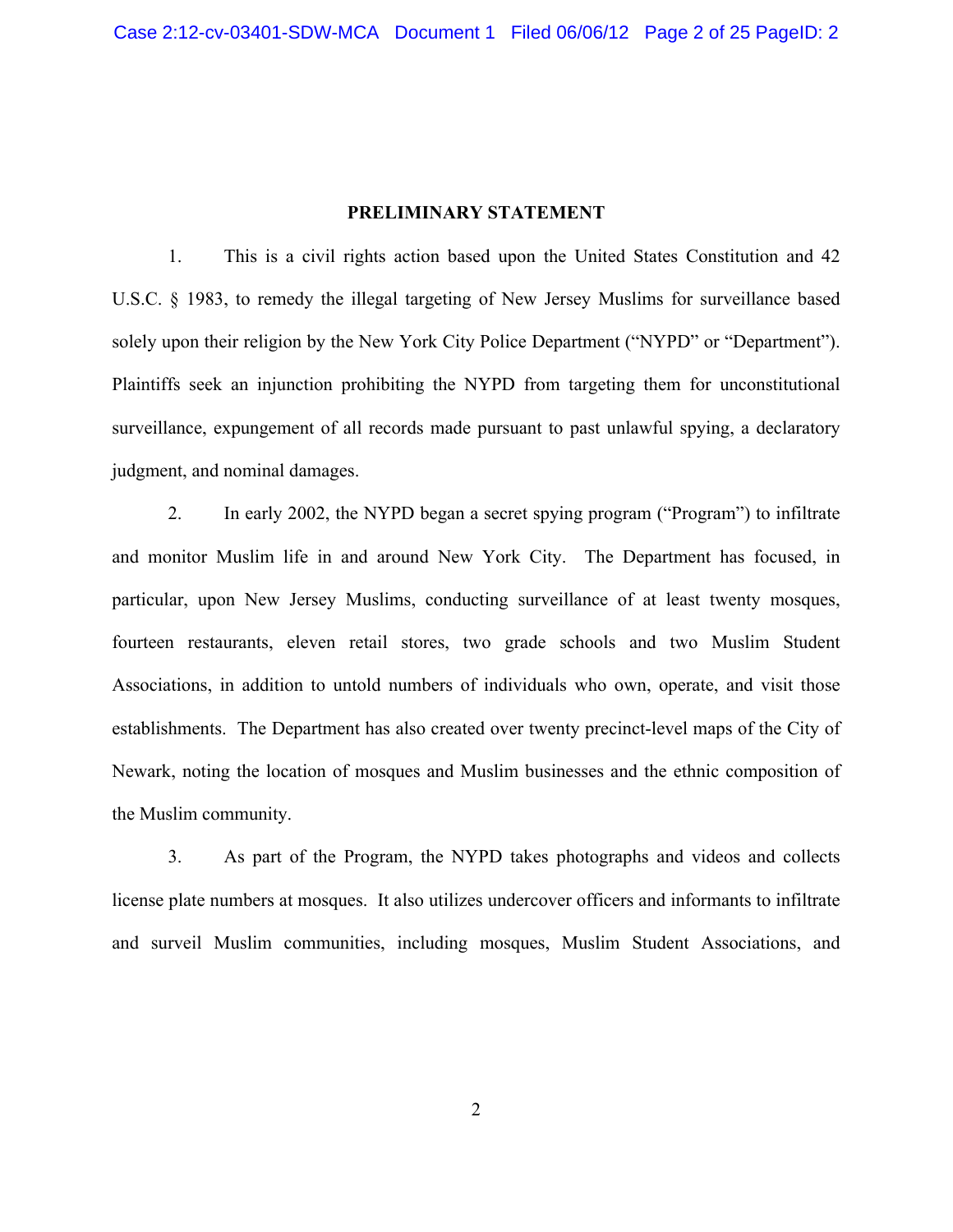Muslim-owned businesses. Upon information and belief, the NYPD Program has not undertaken similar surveillance with respect to non-Muslim communities.

4. The NYPD has created a series of reports documenting in detail the information obtained from its surveillance of New Jersey Muslim communities through its surveillance Program, including a report focusing on the Muslim community in Newark ("Newark report"). Plaintiffs include mosques, Muslim Student Associations, and Muslim-owned businesses that were identified in these reports, as well as associations whose members were identified in these reports. Plaintiffs also include individual members of New Jersey mosques and Muslim Student Associations that were identified in the NYPD reports as subjects of the surveillance Program.

5. The NYPD Program is founded upon a false and constitutionally impermissible premise: that Muslim religious identity is a legitimate criterion for selection of law-enforcement surveillance targets, or that it is a permissible proxy for criminality, and that the Muslim community can therefore be subject to pervasive surveillance not visited upon any other religious group or the public at large.

6. Through the Program, the NYPD impermissibly discriminates on the basis of religion and singles out Plaintiffs' religion for disfavor and unequal treatment by police. By targeting Muslim organizations and individuals in New Jersey for investigation solely because they are Muslims or believed to be Muslim, the Program casts an unwarranted shadow of suspicion and stigma on Plaintiffs and, indeed, all New Jersey Muslims. Each Plaintiff has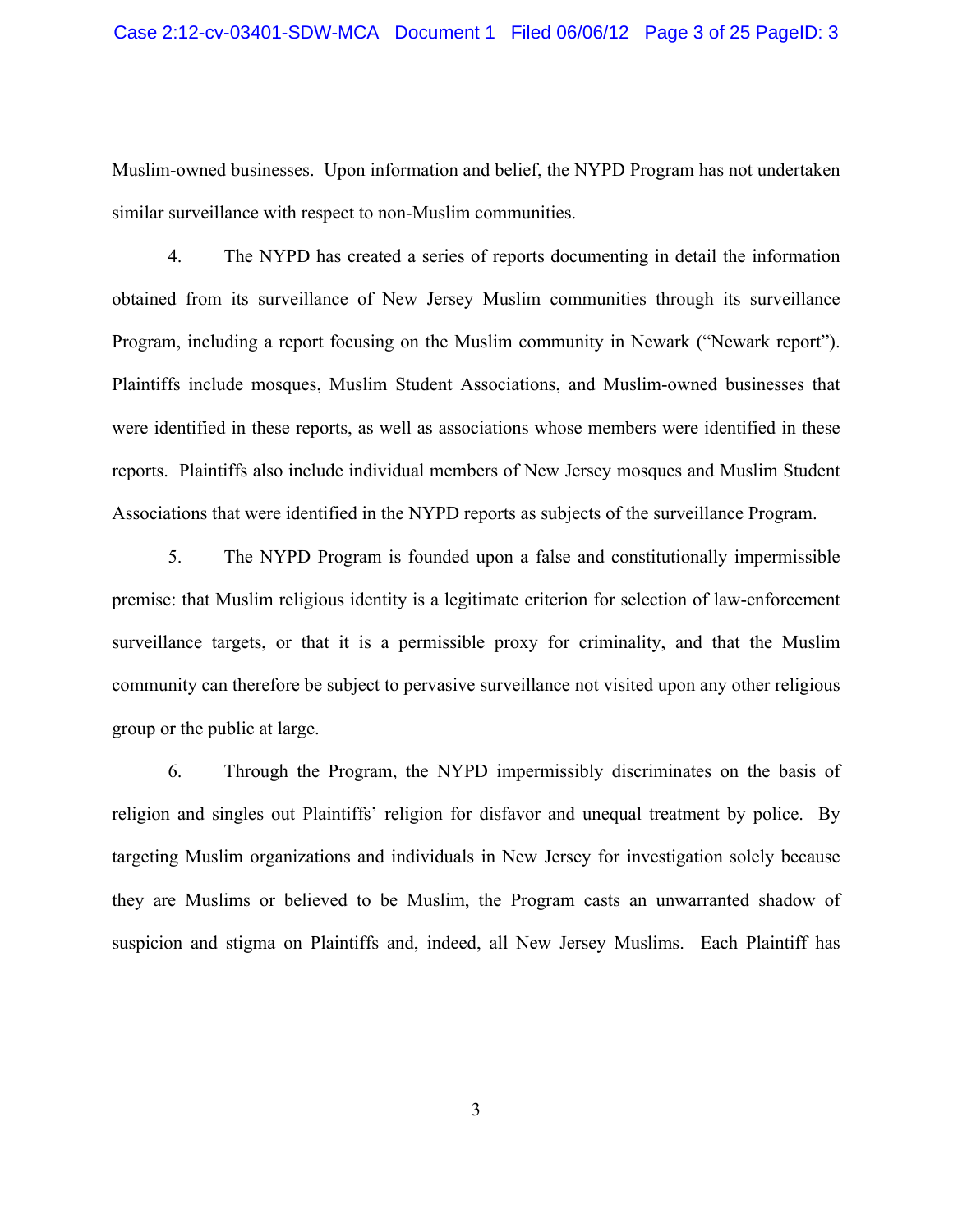suffered from the stigmatization that results from being singled out for surveillance on the basis of their religious beliefs.

7. Plaintiffs bring this lawsuit in order to affirm the principle that individuals may not be singled out for intrusive investigation and pervasive surveillance simply because they profess a certain faith.

## **JURISDICTION AND VENUE**

8. The Court possesses jurisdiction to hear this matter pursuant to 28 U.S.C. § 1331 because it alleges violation of the United States Constitution and 42 U.S.C. § 1983, and therefore raises questions of federal law. Jurisdiction is also based upon 28 U.S.C. § 1343 because relief is sought for the deprivation of Plaintiffs' constitutional rights under color of State law.

9. Venue is proper in the District of New Jersey under 28 U.S.C. §1391(b) because a substantial part of the events or omissions giving rise to the claims herein occurred in this District.

## **PARTIES**

### Plaintiffs

10. **Syed Farhaj Hassan** is a New Jersey resident and a Soldier in a Civil Affairs Brigade who has served in the United States Army Reserves since September 2001. He is thirtyfive years old and a U.S. Citizen. Hassan has served in Iraq (fourteen months of active duty and deployment to Iraq), during which time he worked in military intelligence, and has received numerous honors for his service, including the Army Service Ribbon, Global War on Terrorism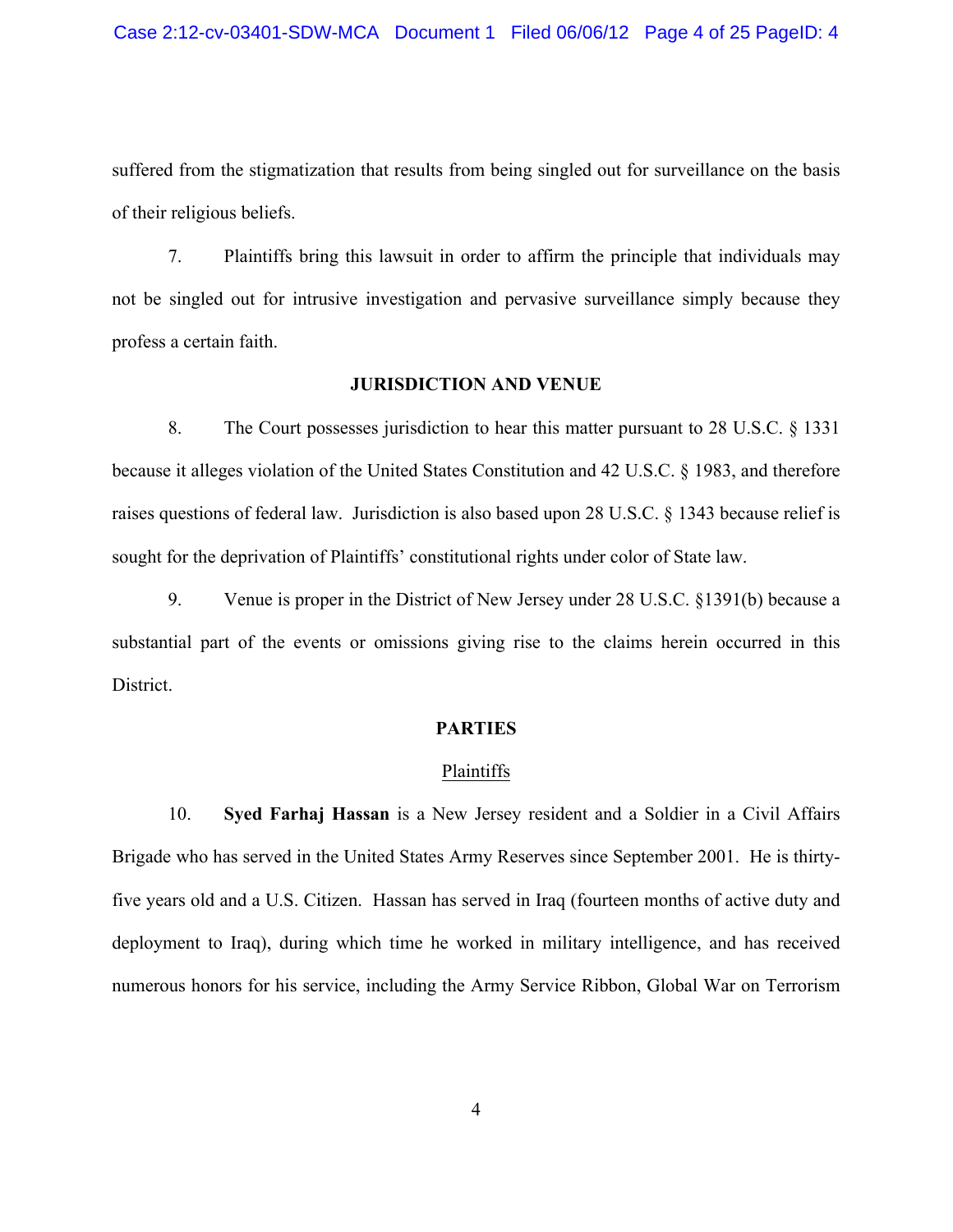#### Case 2:12-cv-03401-SDW-MCA Document 1 Filed 06/06/12 Page 5 of 25 PageID: 5

Expeditionary Ribbon, National Defense Ribbon, Iraq Campaign Medal, Good Conduct Medal, three Army Commendation Medals, Army Achievement Medal, and Combat Action Badge. His address is 2403 Candlelight Court, Helmetta, NJ 08828.

11. Hassan is an observant Shi'a Muslim who attends mosque regularly. He has attended the Astaana-e-Zehra mosque most Fridays for the last two years and has been a congregant for 16 years. He also worships and attends events at the Masjid-e-Ali mosque approximately ten times per year, the Mehfile Shahe Khorasan mosque approximately four times per year, and the Imam-e-Zamana Foundation of North America mosque approximately twice per year. Each of these mosques is located in New Jersey and was identified in the NYPD reports as a subject of the NYPD surveillance Program.

12. Hassan has been unfairly targeted and stigmatized by the NYPD's surveillance of his mosques as part of a program targeting Muslim organizations. He has decreased his mosque attendance significantly since learning that the mosques he attends have been under surveillance by the NYPD because he has a reasonable and well-founded fear that that his security clearance would be jeopardized by being closely affiliated with mosques under surveillance by law enforcement. Any blemish in his background check jeopardizes his security clearance and thus his career. Hassan is also concerned that his fellow soldiers, including his superiors, will have diminished trust in him and treat him differently – thereby harming his career prospects – if they learn he is a regular congregant at mosques under NYPD surveillance. He believes, reasonably, that if he decreases his attendance, he is less likely to be seen and/or recorded at the mosques.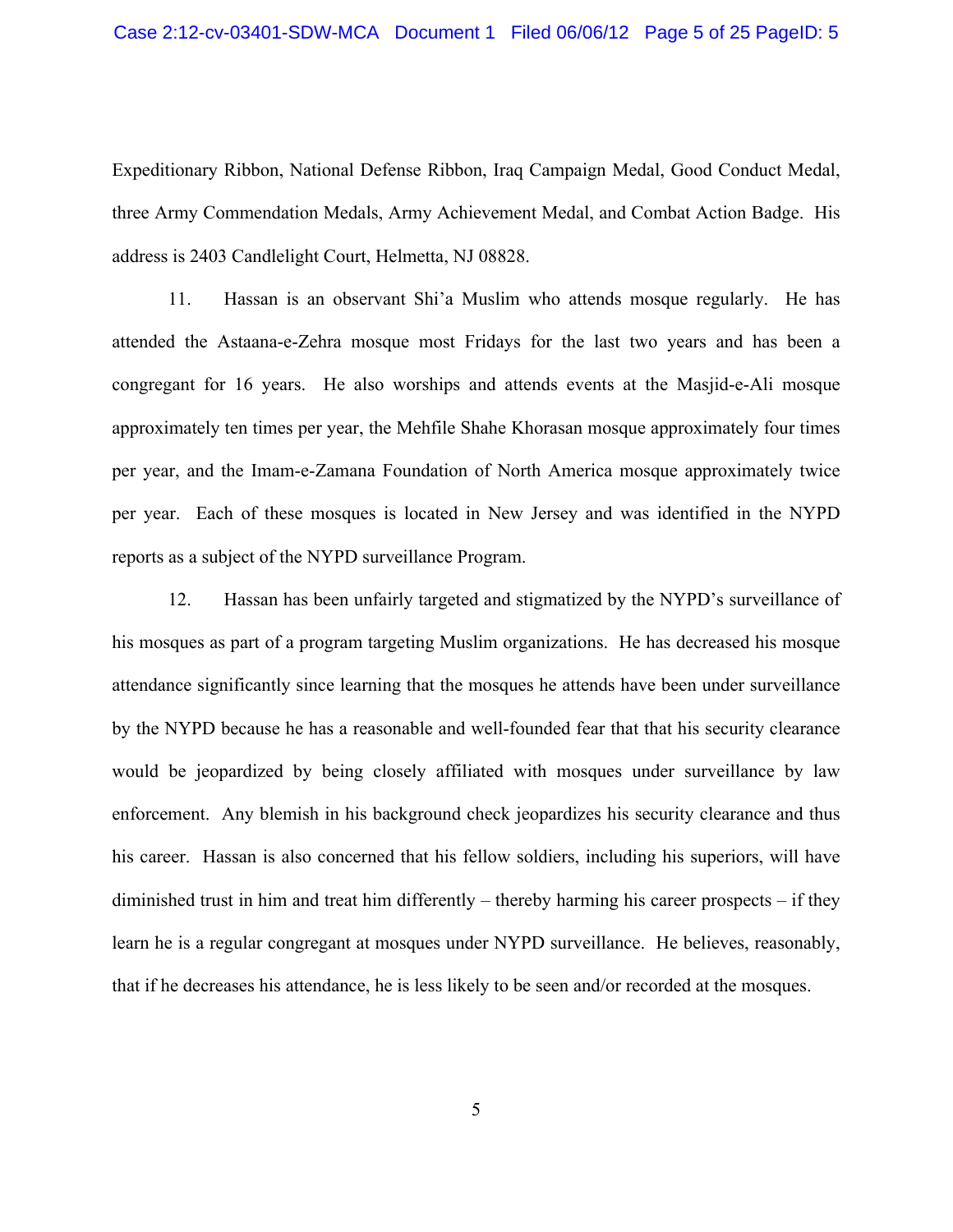13. **The Council of Imams in New Jersey** ("Council" or "CINJ") is a non-profit corporation organized under the law of New Jersey and based in the Newark area. Its address is 62-70 Howard Street, Irvington, NJ 07111. Among other things, the Council is formed to conduct Shuraa Baynahum (Mutual Consultation) for the purpose of establishing a whole and balanced society and facilitating the current and future circumstances that shape the continuous improvement of the Muslim Community. The Council is a membership organization comprising a dozen New Jersey mosques, at least two of which, Masjid al-Haqq and Masjid Ali K. Muslim, were surveilled as part of the NYPD's Program in New Jersey. Photographs and descriptions of both of these mosques are included in the Department's Newark report.

14. Masjid al-Haqq and Masjid Ali K. Muslim have been a part of the Newark community for thirty and over forty years, respectively. Leaders and congregants in both mosques have been unfairly targeted and stigmatized by the NYPD's surveillance of their mosques as part of a program targeting Muslim organizations. Both mosques have also seen a decline in attendance and contributions as a result of the Department's surveillance, which has directly harmed their ability to fulfill their religious missions.

15. **Muslim Students Association of the U.S. & Canada, Inc.** ("MSA National") is a non-profit corporation organized under the law of Indiana, based at 6555 South 750 East, Plainfield, IN 46168. MSA National serves Muslim students during their college and university careers by facilitating their efforts to establish, maintain and develop local MSA chapters. It strives to facilitate networking, educating and empowering the students of today to be citizens of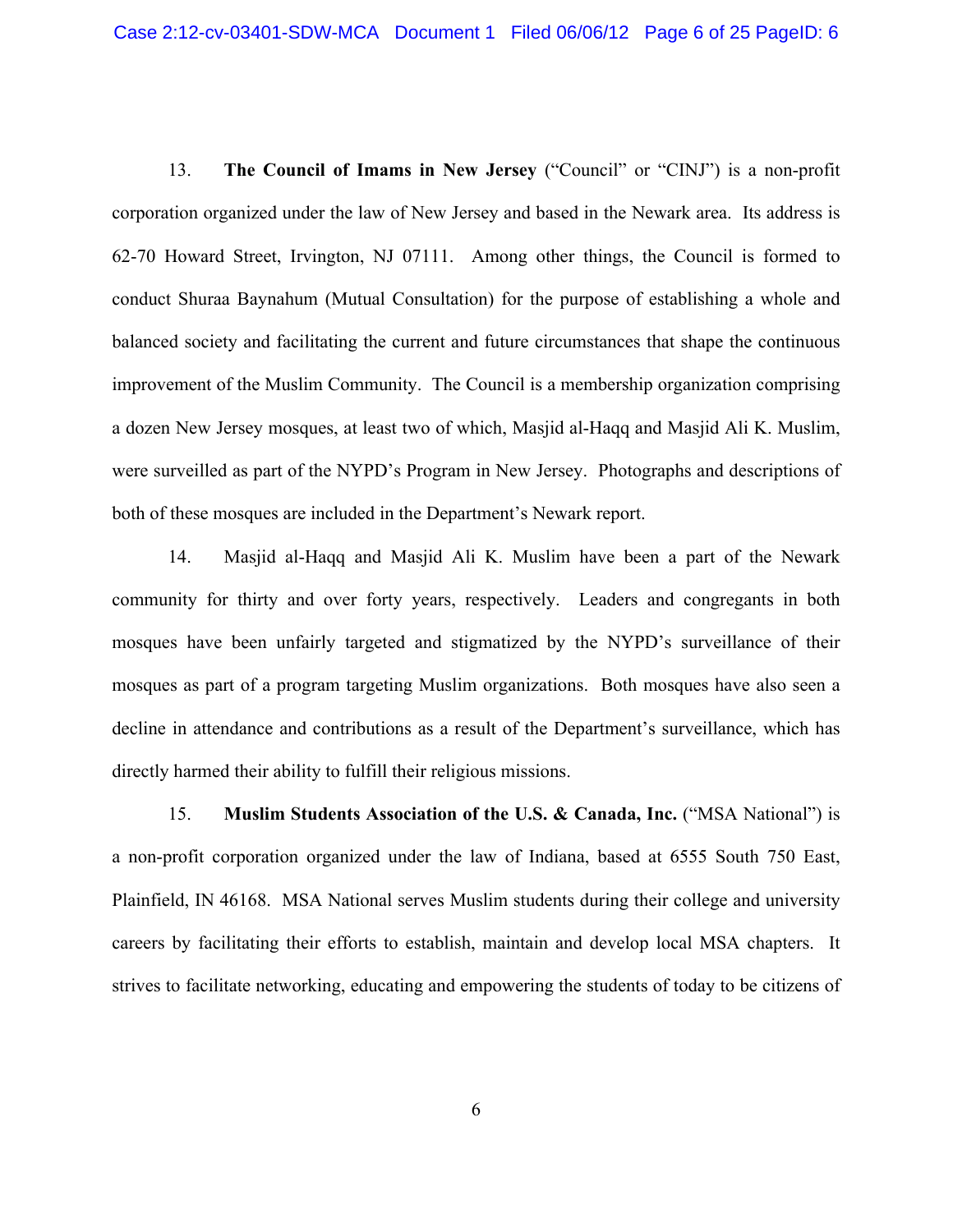#### Case 2:12-cv-03401-SDW-MCA Document 1 Filed 06/06/12 Page 7 of 25 PageID: 7

tomorrow's community. To achieve its objectives, MSA National develops tools and resources to facilitate information sharing and to unite students across North America.

16. Two of MSA National's members, the Muslim Student Associations for the Rutgers University campuses at Newark and New Brunswick, were subject to surveillance in New Jersey through the NYPD Program. These MSAs were singled out for surveillance by the NYPD simply because their membership is made up of Muslim students. Student organizations affiliated with other religious denominations were not subject to similar surveillance. Surveillance of the MSAs casts an unwarranted cloud of suspicion upon these MSAs and their membership, unjustly stigmatizing them, and diminishing their ability to fulfill their spiritual and practical missions. As affinity student groups, MSAs subject to surveillance of their activities and discussions are diminished in their ability to establish viable student organizations that students will feel secure joining and participating in, and that will embark upon integral partnerships with campus administrators and other organizations and fulfill the spiritual needs of their members in a confidential manner.

17. **All Body Shop Inside & Outside** is a New Jersey corporation that owns and operates a retail store and cafe in downtown Newark (20 Branford Place, Newark, NJ 07102). The store was founded in 1998. Its owners, Gary Abdul Karim Abdullah and Hamidah Z. Abdullah, are Muslims who have lived and worked in the Newark community for their entire lives. All Body Shop Inside & Outside was identified in an NYPD report as "Hamidah's Body Shop" and was subject to surveillance as part of the NYPD Program.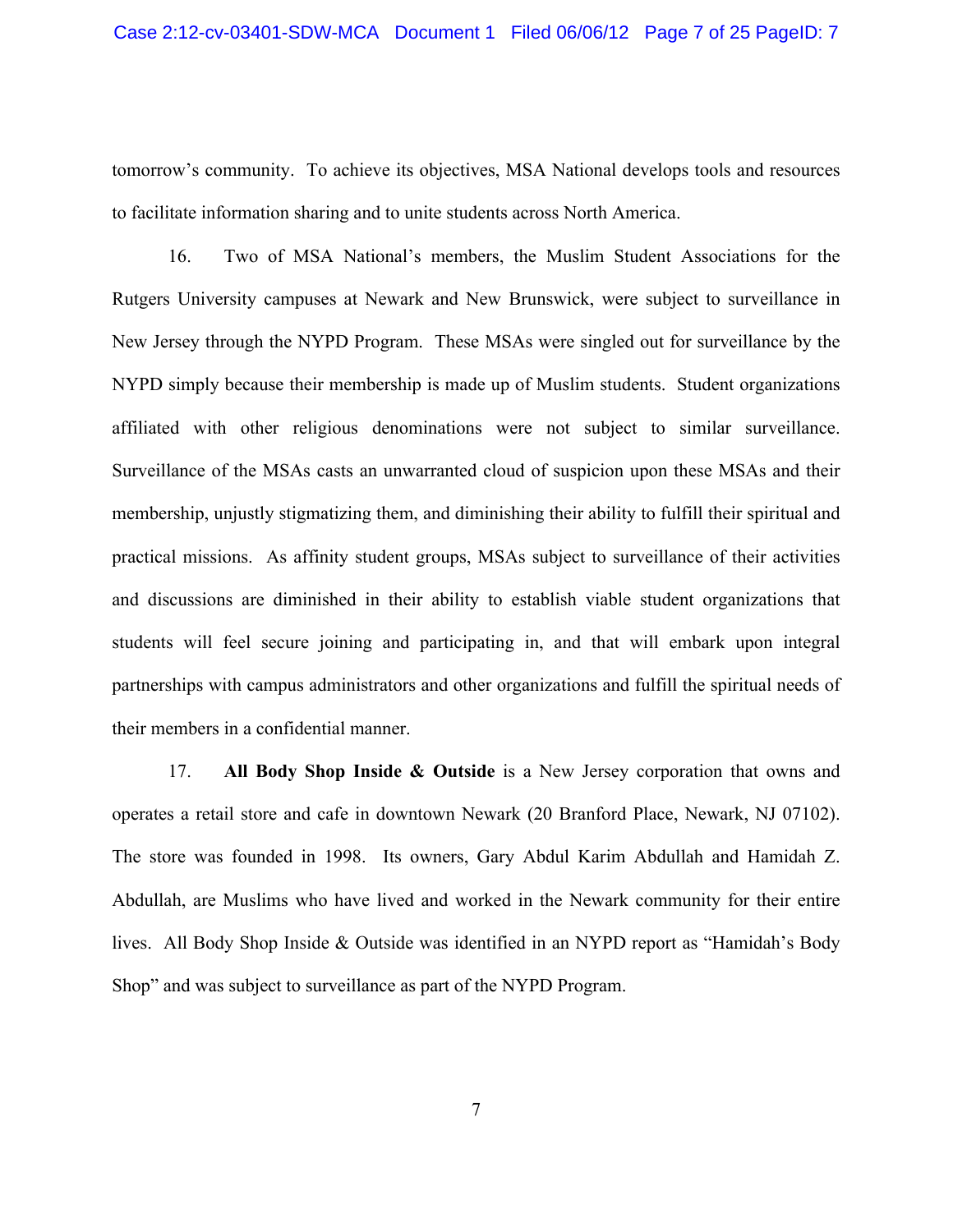18. The owners of All Body Shop Inside & Outside have been unfairly targeted and stigmatized by the NYPD's surveillance of their business as part of a program targeting Muslim organizations. The NYPD's Program has also harmed their business by scaring away customers. A photograph and description of their store is included in the NYPD's Newark report, which has been widely publicized. Since people learned that All Body Shop Inside & Outside was under NYPD surveillance, the number of customers visiting the store has decreased and some customers have told the owners by telephone that they did not feel comfortable visiting the location because of the threat of NYPD surveillance.

19. **Unity Beef Sausage Company** ("Unity") is a New Jersey corporation that owns and operates Unity Brand Halal Products, Inc., a halal meat store in downtown Newark (94 Orange Street, Newark, New Jersey 07102). It has a store for retail and wholesale and a building for manufacturing. Founded in 1968, Unity is owned by Akbar Salaam, who is Muslim. Unity was surveilled as part of the NYPD Program in New Jersey, and a photograph and description of the Unity store appears in the NYPD's Newark report, which has been widely publicized.

20. Unity's owner, his employees, and his customers have been unfairly targeted and stigmatized by the surveillance of Unity as part of a program targeting Muslim organizations. The NYPD surveillance has also hurt business at the Unity halal meat store. Many regular customers have not been coming to the store since the NYPD's Newark report was made public. For example, the store typically experiences a rush of business after Friday prayer services, when many Muslims do food shopping and run errands. That rush slowed considerably immediately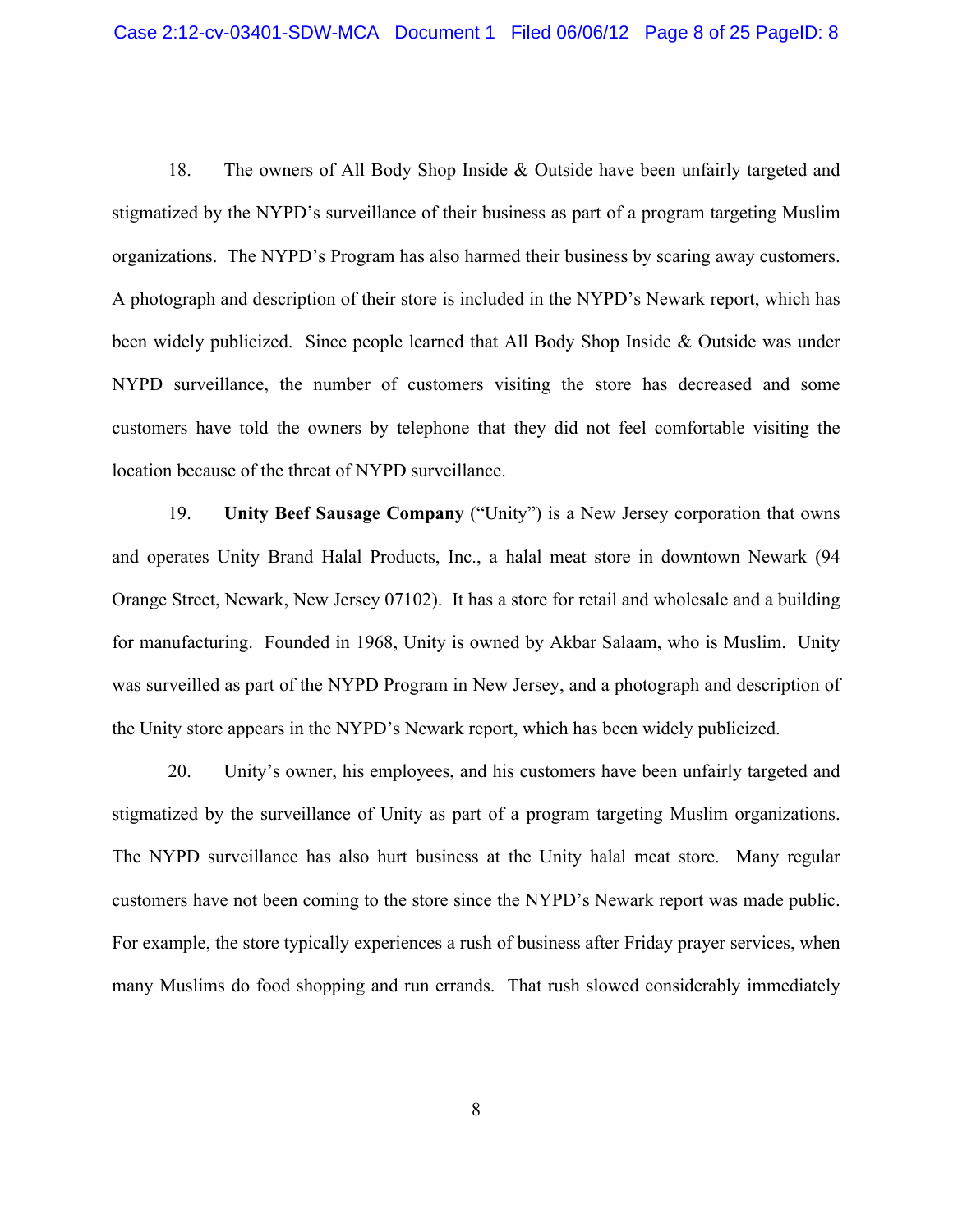after the Newark report became public. Some customers have called to ask the owner about the NYPD's surveillance and told him they are no longer comfortable visiting the store. The store's owner now fears conducting his legitimate business; he is concerned that anyone who comes in or looks at him from across the street might be an NYPD spy.

21. **Muslim Foundation Inc.** ("MFI") is a New Jersey non-profit corporation that owns and operates the Masjid-e-Ali mosque, located at 47 Cedar Grove Lane, Somerset, NJ, 08873. MFI's congregation comprises approximately 250 families. The Masjid-e-Ali mosque was surveilled as part of the NYPD's Program in New Jersey, and was identified in an NYPD report as a subject of surveillance.

22. Leaders and congregants in MFI have been unfairly targeted and stigmatized by the NYPD's surveillance of their mosque as part of a program targeting Shi'a Muslim organizations. The NYPD's surveillance of the mosque, and its inclusion in NYPD reports casts an unwarranted cloud of suspicion upon the mosque and its membership. MFI has also changed its religious services and programming as a direct result of the NYPD surveillance. Prior to learning that it had been surveilled by the NYPD, the mosque hosted a variety of visiting Islamic scholars and religious authorities to provide guidance to the congregation on how to conduct their daily lives in accordance with religious laws. These discussions are integral to MFI's religious mission, which includes promoting the lives of its congregants in accordance with divine laws, fellowship, and religious discourse. After learning that it had been targeted for surveillance, MFI decided not to invite otherwise amenable religious authorities who might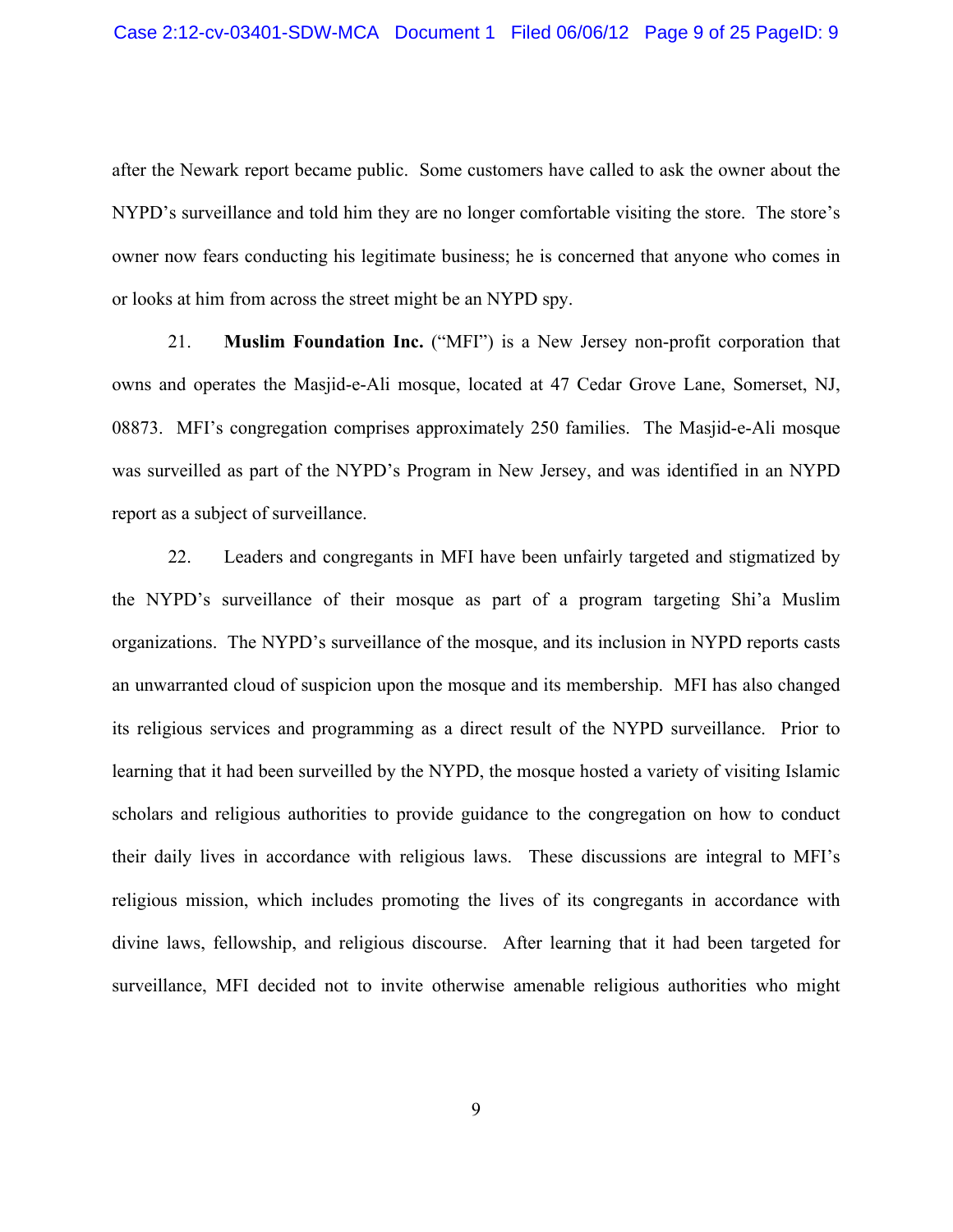nevertheless be perceived to be controversial because of their previous spiritual or religious training in Iran, views on or history of vocalizing religious edicts aligned with certain prominent centers of learning in Shi'a Islam, or their opinions on the proper role of the Islamic faith and scholarship in the daily lives of adherent Muslims; MFI's leaders feared that the views of such religious authorities and guides would be attributed to the mosque's membership. As a result, MFI's ability to fulfill its religious mission has been harmed.

23. **Moiz Mohammed** is a New Jersey resident (22 Woodbridge Street, New Brunswick, NJ 08901) currently enrolled as a full-time student at Rutgers New Brunswick, where he is pursuing a degree in Molecular Biology and Biochemistry. He is a sophomore and has been active in the Muslim Students Association (MSA) since his freshman year. The Rutgers New Brunswick MSA was surveilled as part of the NYPD's Program in New Jersey, and was identified in an NYPD report as a subject of surveillance.

24. Mohammed has been unfairly targeted, and stigmatized by the NYPD's surveillance of his MSA as part of a program targeting Muslim organizations. The NYPD's surveillance of his MSA unfairly targets him and other Muslim students. Members of other religious groups are not subjected to such surveillance and monitoring. The stigma now attached to being a Muslim member of the MSA leads Mohammed to avoid discussing his faith or his MSA participation in public and to avoid praying in places where non-Muslims might see him doing so. The NYPD's unwarranted surveillance has contributed to a stigma upon Mohammed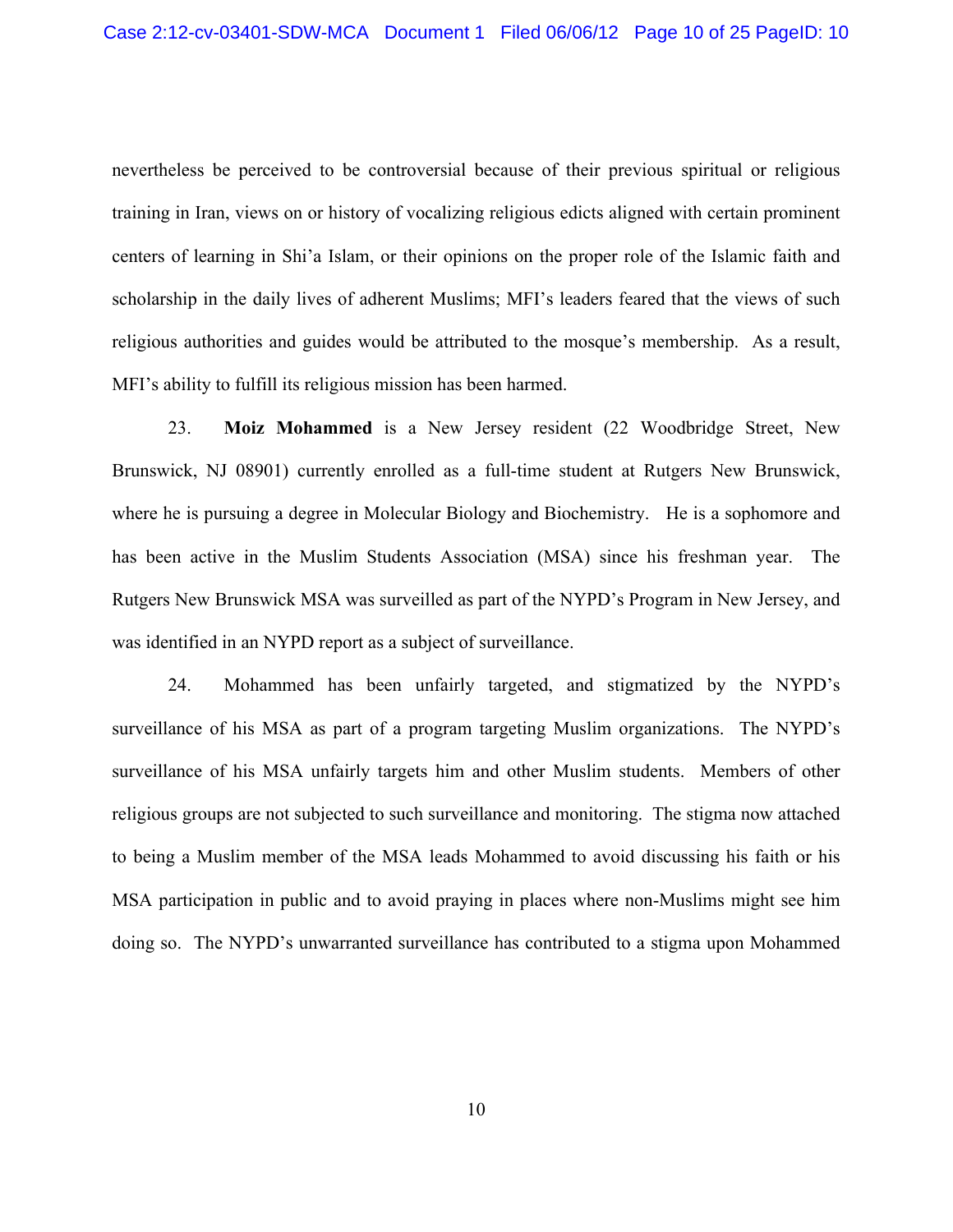that students of other faiths do not suffer because their religious student groups have not been targeted.

25. **Jane Doe** is a New Jersey resident currently enrolled as a full-time student at Rutgers New Brunswick in her junior year and is active in the Muslim Students Association. She will be moving the Court for leave to proceed under pseudonym after counsel for Plaintiffs confers with counsel for Defendant.

26. Doe suffers the same stigma as Mohammed as a result of the NYPD's surveillance of the activities of Muslims on campus. She experiences this stigma in a variety of ways. For instance, she no longer discusses religious topics at MSA meetings, such as the differences between Sunni and Shi'a Islam, because of a reasonable fear that such discussions would be misunderstood and taken out of context by those suspicious of her religion. She also has a reasonable fear that her discussions with other students and other participation in MSA activities may be observed by NYPD and taken out of context, resulting in unwarranted scrutiny premised solely on her Muslim faith and participation in religious discourse.

## Defendant

27. **The City of New York** is a municipal corporation duly incorporated and existing pursuant to the laws of the State of New York and having its principal offices at City Hall, New York, NY 10007. The City of New York has established and maintains the NYPD as a constituent department or agency. The NYPD acts as the City of New York's agent in the area of law enforcement. The NYPD's operations include the activities described herein.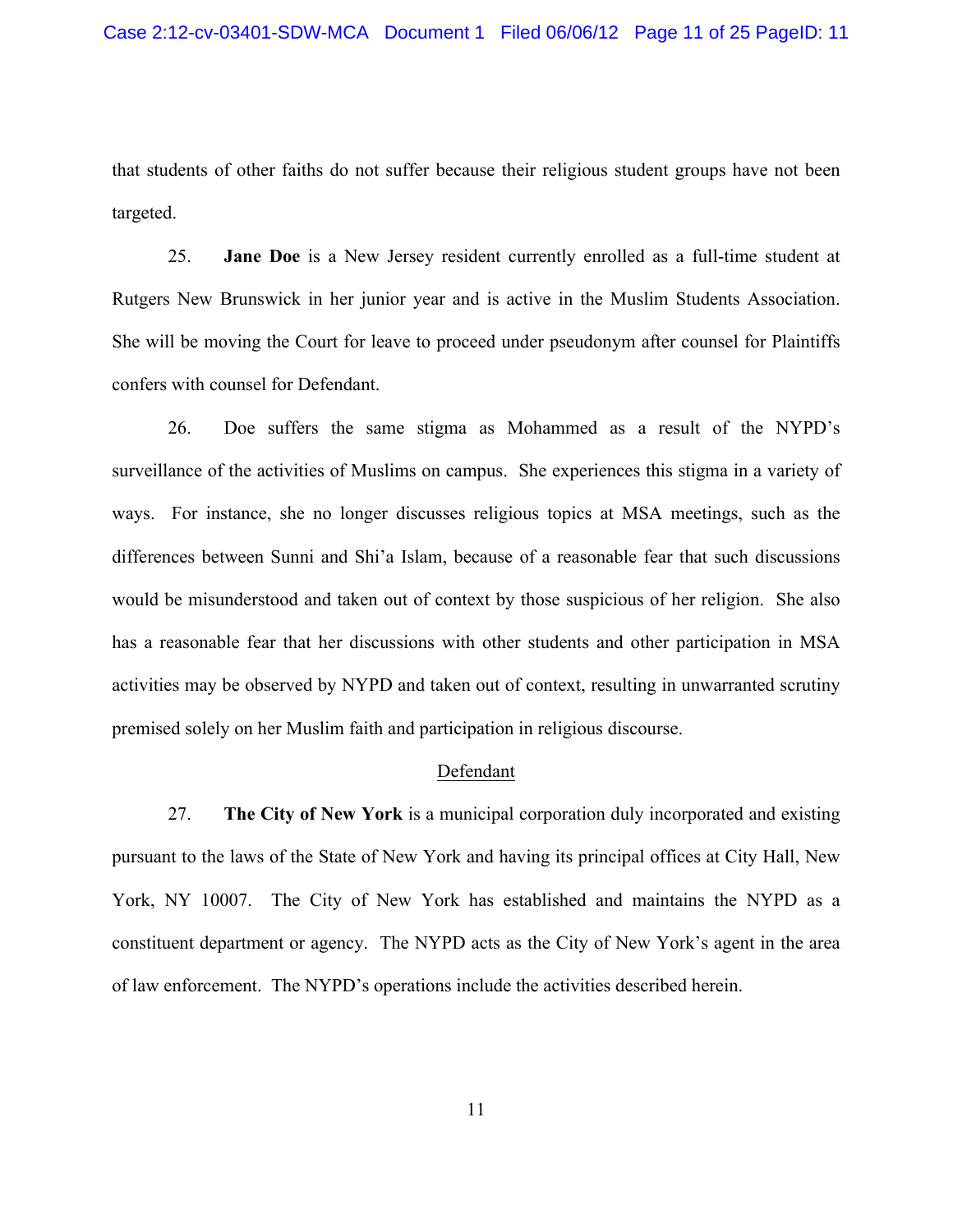#### **STATEMENT OF FACTS**

#### The NYPD Program Intentionally Targets Muslims for Surveillance on the Basis of Religion

28. In January 2002, the NYPD created a secret spying program to analyze and surveil the Muslim community in New York City and nearby regions, including Muslim religious institutions, schools, businesses, associations, and congregations. The Department created the Program following the September 11, 2001, attacks based on the mistaken and unconstitutional premise that Muslim religious identity is a legitimate criterion for selection of law-enforcement surveillance targets, or that it is a permissible proxy for criminality, and that Muslims can therefore be subject to pervasive surveillance not visited upon any other religious group or the public at large, simply because of their religion. This Program reflects a policy, custom, usage and/or practice of the NYPD to target the Muslim community for surveillance solely on the basis of religion.

29. As part of this Program, the NYPD specifically and purposefully targets mosques, Muslim-owned businesses, Muslim Student Associations, and Muslim schools for surveillance based only upon the religious beliefs of their owners or members. The NYPD Program intentionally targets only the Muslim faith and does not undertake similar surveillance with respect to any other religious group.

30. The Department has focused, in particular, upon New Jersey Muslims as part of its Program. The Department has conducted surveillance of at least twenty mosques, fourteen restaurants, eleven retail stores, two grade schools and two Muslim Student Associations in New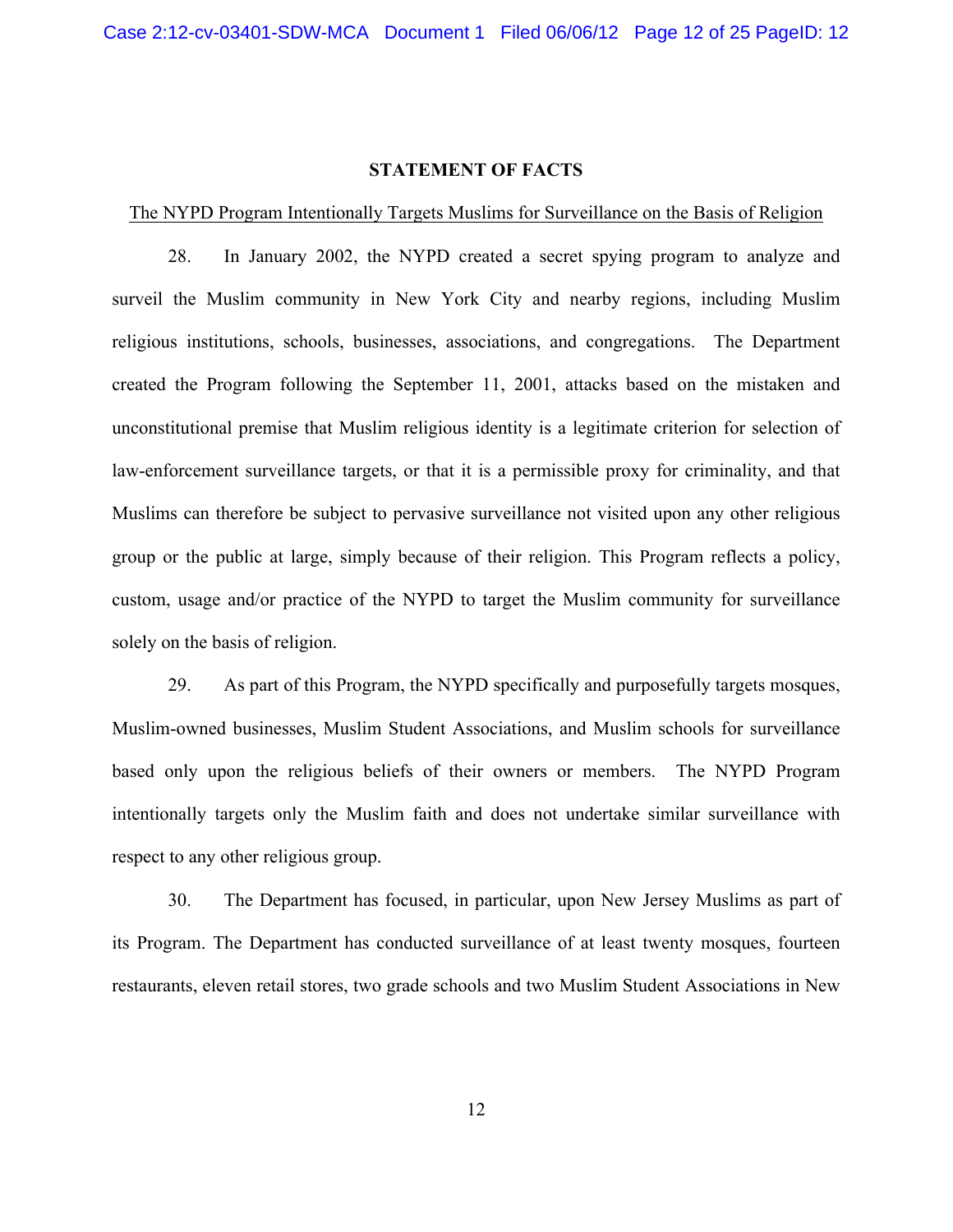Jersey, in addition to an untold number of individuals who own, operate, and visit those establishments. The Department has also created over twenty precinct-level maps of the City of Newark, noting the location of mosques and Muslim businesses and the ethnic composition of the Muslim community. As part of the Program, it has also created a series of reports documenting in detail the information obtained from its surveillance of New Jersey Muslim communities.

31. The Program uses a variety of methods to spy on Muslims, such as taking video and photographs at mosques, Muslim-owned businesses, and schools, sending undercover officers to those locations to engage in pretextual conversation to elicit information from proprietors and patrons, planting informants in mosques, and monitoring websites, listserves, and chat rooms. The Department does not conduct similar surveillance of houses of worship, businesses, and schools associated with other religions.

32. In addition to targeting Muslims by focusing on mosques, Muslim-owned businesses, and other Muslim-associated organizations as subjects of surveillance, the Program also intentionally targets Muslims by using ethnicity as a proxy for faith.

33. As part of the Program, the Department has designated twenty-eight countries and "American Black Muslim" as "ancestries of interest." The twenty-eight countries are: Afghanistan, Albania, Algeria, Bahrain, Bangladesh, Chechnya, Egypt, Guyana, India, Indonesia, Iran, Iraq, Jordan, Lebanon, Libya, Morocco, Pakistan, Palestine, Saudi Arabia, Somalia, Sudan, Syria, Tunisia, Turkey, U.A.E., Uzbekistan, Yemen, and Yugoslavia. Those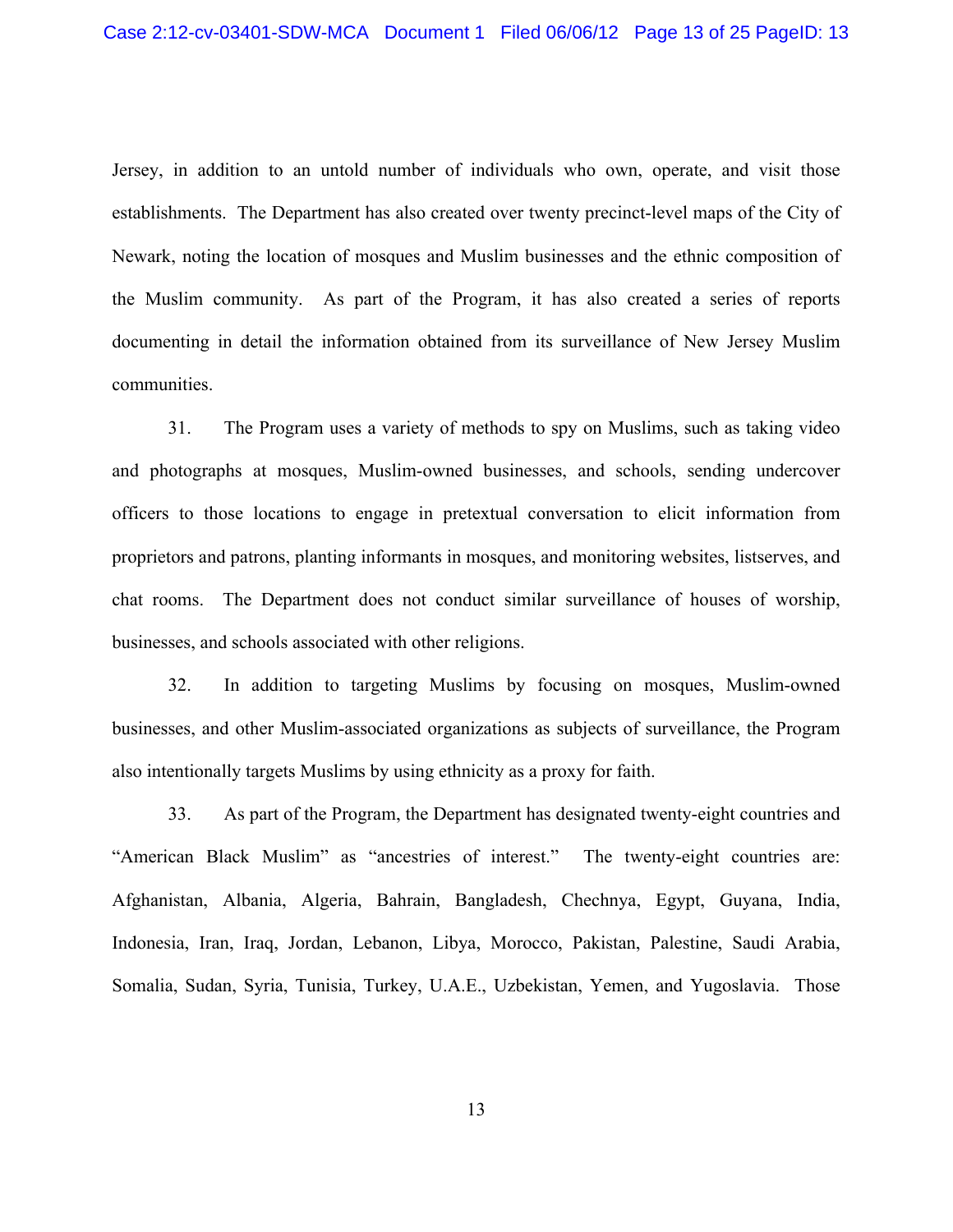twenty-eight countries constitute about 80% of the world's Muslim population. All but five of the countries on the list are more than three-fourths Muslim. Of these five, all but two countries are majority Muslim and one of the remaining two countries is India, which alone is home to 11% of the world's Muslims.

34. However, the Department does not surveil all people and establishments with "ancestries of interest," but expressly chooses to exclude people and establishments with such "ancestries" if they are not Muslim. Thus, for example, the NYPD does not surveil Egyptians if they are Coptic Christians, Syrians if they are Jewish, or Albanians if they are Catholic or Orthodox Christian.

35. The NYPD's report analyzing Newark observes: "There appears to be a sizable and growing non-immigrant, African-American Muslim population." No analysis of non-Muslim African-Americans appears in the Newark report.

36. The NYPD's surveillance is not limited to those Muslims with "ancestries of interest." In its surveillance of Newark, the Department has observed that the largest immigrant communities in that city are from Portugal and Brazil, countries not found on its list of twentyeight "ancestries." Nevertheless, the Department's Newark report examines these communities for the presence of Muslims: "No Muslim component within these [Portuguese and Brazilian] communities was identified, with the exception of one identified location being owned and operated by a Brazilian Muslim of Palestinian descent." No non-Muslim individuals or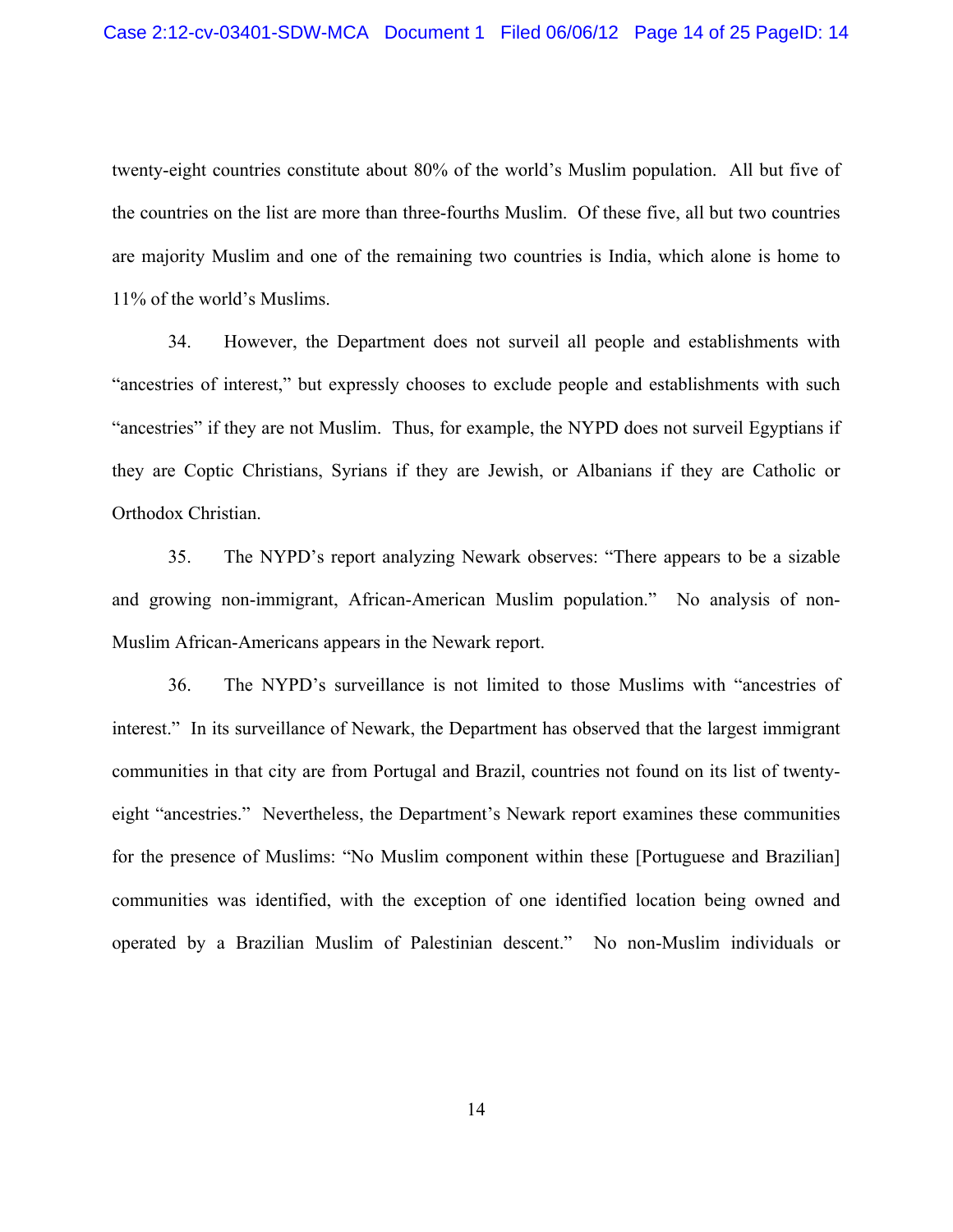establishments from Newark's Portuguese or Brazilian immigrant communities are identified in the NYPD's Newark report. The surveillance and analysis are concerned only with Muslims.

### NYPD's Surveillance Activities Against Muslims

37. The NYPD Program utilizes numerous forms of surveillance in its monitoring of Muslim communities, including its surveillance of Muslim communities in New Jersey. The NYPD Program does not undertake similar surveillance of non-Muslim communities.

38. As part of the Program, NYPD officers snap pictures, take video, and collect license plate numbers of congregants as they arrive at mosques to pray, making records of those in attendance. They also mount surveillance cameras on light poles and aim them at mosques. Officers can control the cameras with their computers and use the footage to help identify worshippers. The NYPD has not conducted similar surveillance at non-Muslim houses of worship.

39. The Department also utilizes informants and undercover officers, who report, among other things, which businesses are owned or frequented by Muslims, which stores sell halal meat, the subject of conversations heard at mosques, and where religious schools are located. For example:

> a. The NYPD uses undercover officers called "rakers" to monitor daily life in neighborhoods believed to be heavily Muslim. Rakers surveil places like bookstores, bars, cafes, and nightclubs. They do so not based upon evidence of wrongdoing, but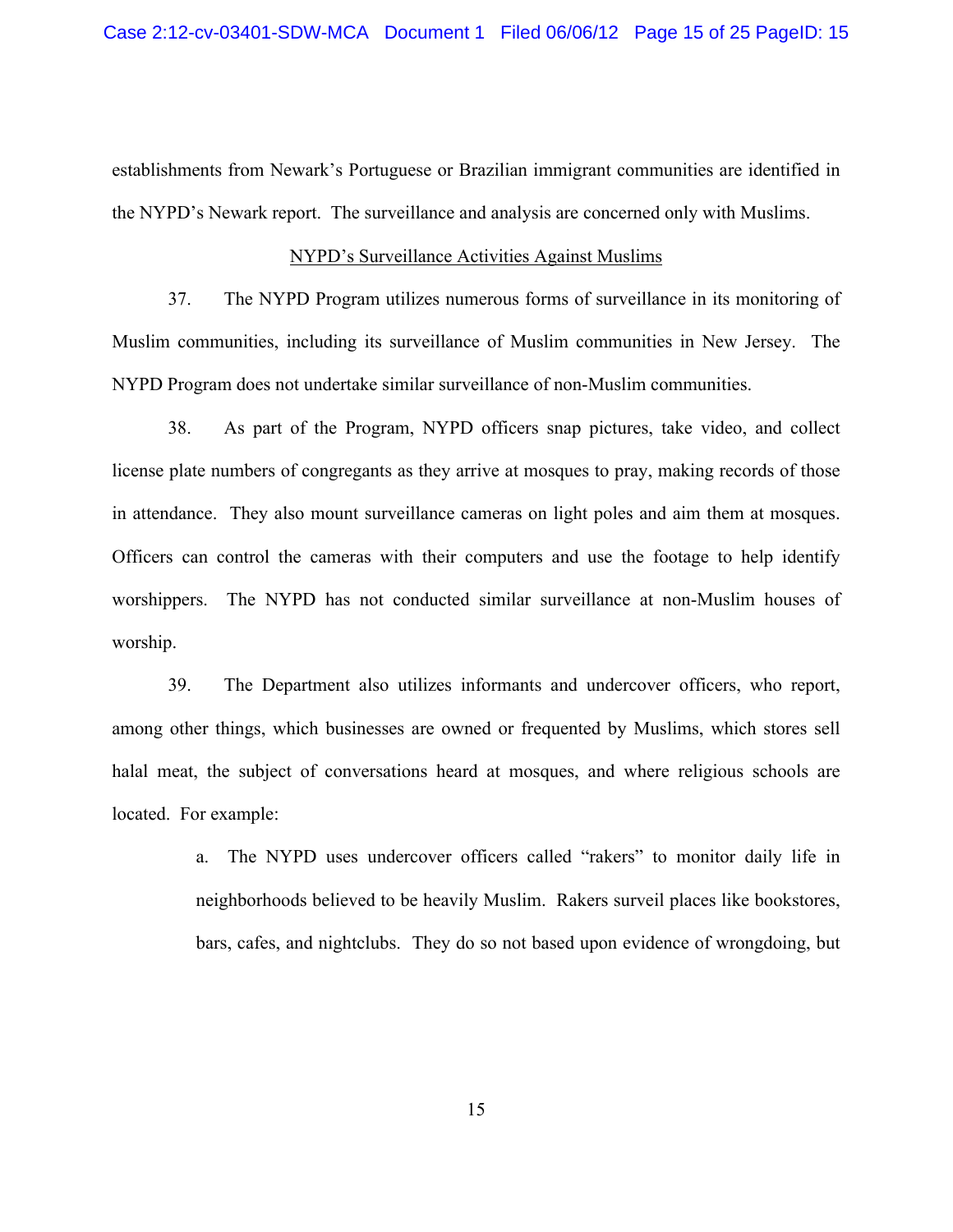because the Department believes it should monitor Muslim communities more than other communities.

b. The NYPD also has informants called "mosque crawlers" who monitor sermons and conversations in mosques and report back to the NYPD. Mosque crawlers are used at particular mosques as part of a broader plan for blanket surveillance of Muslim communities. The Department has sought to have an informant inside every mosque within a 250-mile radius of New York City and has, in fact, prepared an analytical report on every mosque within 100 miles, including Plaintiff MFI and at least two of the members of CINJ. Upon information and belief, the NYPD's mosque crawlers have monitored thousands of prayer services in mosques, collecting detailed information about worshippers simply because they are Muslim, without evidence they engaged in any wrongdoing.

c. Rakers and mosque crawlers have monitored discussions in mosques about the controversy surrounding the publication of a Danish artist's cartoons of the Prophet Muhammad, the results of which were included in a February 2006 report. That report documents twenty-three conversations at twenty mosques. None of the information collected showed any indication of criminal activity. The NYPD prepared a similar report after an accidental plane crash in Manhattan in October 2006. Upon information and belief, the Department prepares many such reports targeting Muslims, none of which even allegedly involve any wrongdoing.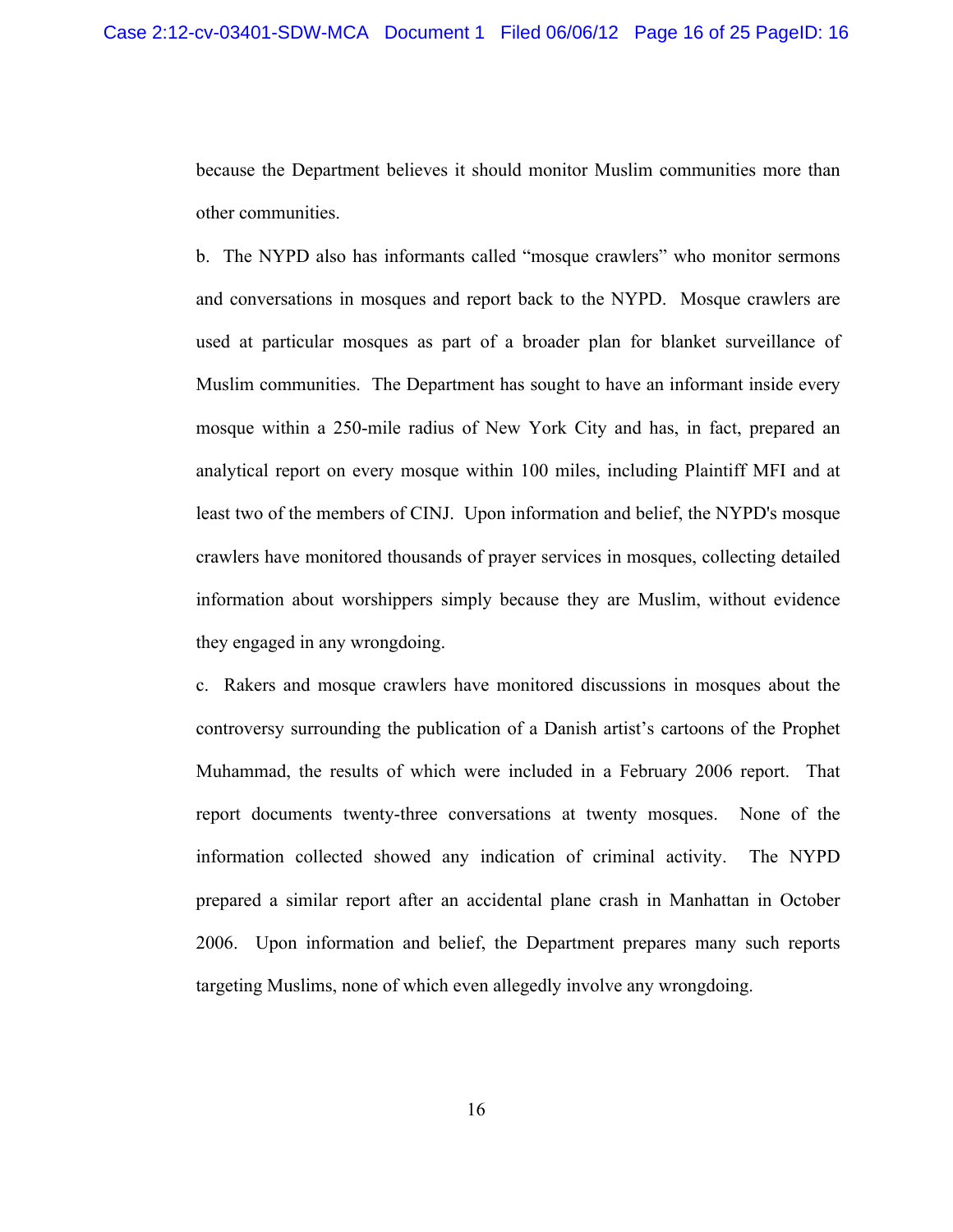d. Using mosque crawlers, rakers, and other officers and agents, the NYPD has documented painstaking details of Muslim life, including in New Jersey. For example, Department surveillance reports note the fact that flyers are posted in shops advertising for Quran tutoring; a picture of a mosque hangs in a grocery store; a restaurant serves "religious Muslims;" customers visit a Dunkin' Donuts after Friday prayer; a restaurant is located near a particular mosque; employees or customers of establishments are observed wearing "traditional clothing;" Muslim prayer mats are hanging on the wall at an Indian restaurant; and a store posts a sign that it will be closed on Friday in observance of Friday prayer.

40. The NYPD Program has not utilized informants and undercover agents to undertake similar surveillance of non-Muslim communities.

41. The NYPD also closely monitors the activities of Muslim Student Associations at colleges and universities in New York, New Jersey, Connecticut, and Pennsylvania. It places informants or undercover officers in many MSAs, without any indication whatsoever of criminal activity or any connection whatsoever to wrongdoing.

42. NYPD officers monitor the web sites of Muslim student organizations, troll chat rooms, and talk to students online. Undercover NYPD officers sometimes pose as students to attend MSA events. One officer went on a rafting trip with an MSA and recorded how often students prayed and that they discussed religious topics.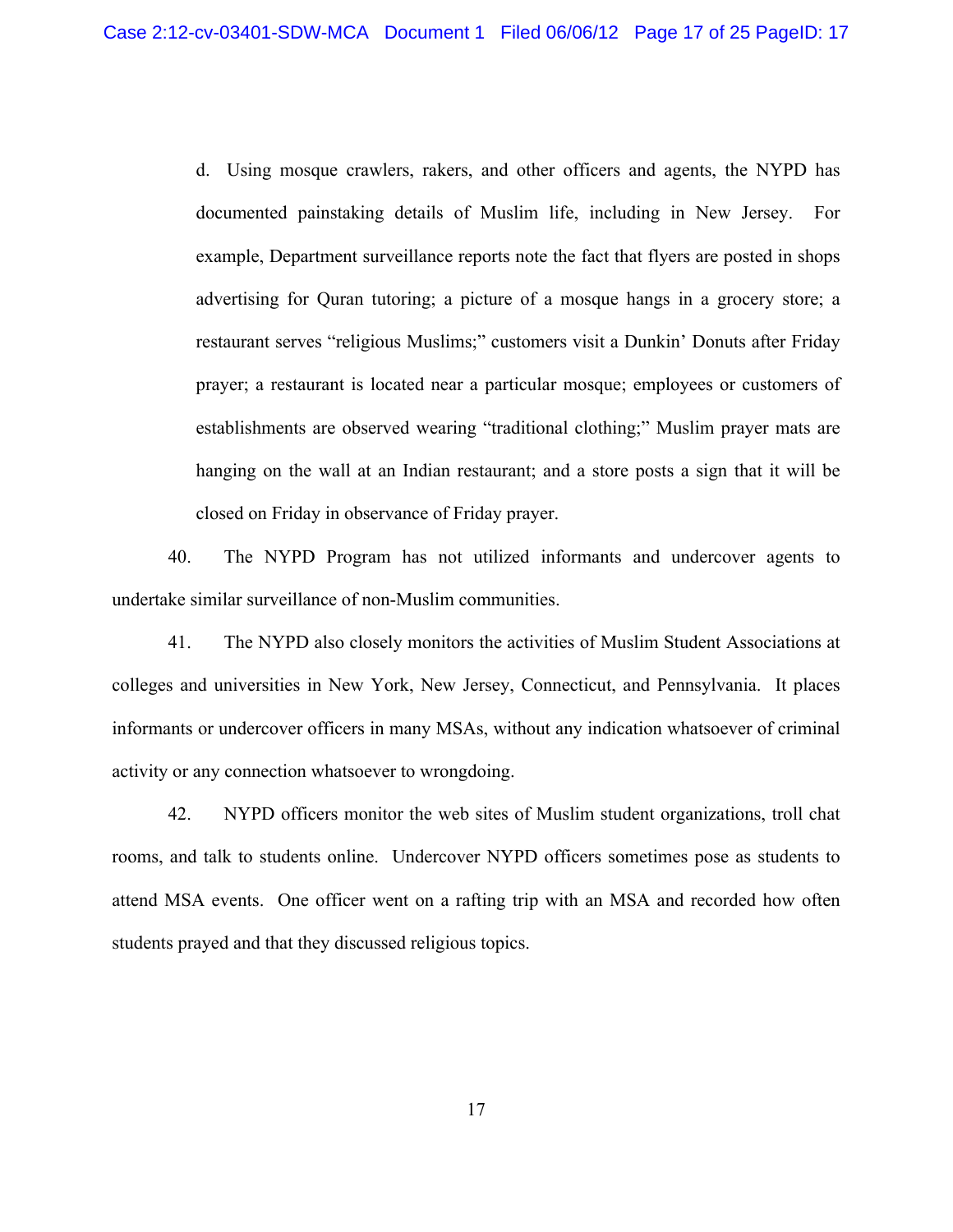43. On a weekly basis, the Department also prepares an MSA Report on schools, including reports on Rutgers New Brunswick and Rutgers Newark. Its reports include the names of professors, scholars, and students without any indication that they engaged in wrongdoing.

44. The Department does not conduct similar blanket surveillance of the activities of Christian, Jewish, or other religious student groups.

45. To facilitate its surveillance of entire Muslim communities, the NYPD also creates maps indicating the location of mosques, restaurants, retail establishments, and schools owned by or serving Muslims, as well as ethnic populations from heavily Muslim countries. The Department has over twenty such maps of Newark, New Jersey.

46. The NYPD has not compiled similar maps of non-Muslim communities.

47. The NYPD also inspects records of name changes and compiles databases of new Muslim converts who take Arabic names, as well as Muslims who take names that are perceived to be "Western." The Department does not compile similar information for other kinds of name changes.

48. The NYPD's surveillance of the Muslim community in New Jersey, including its surveillance of Plaintiffs, is extensive and sustained. For example, undercover NYPD officers participating in the Program operated a base of operations in an off-campus apartment near Rutgers New Brunswick. On information and belief, the NYPD Program in New Jersey, including its surveillance of Plaintiffs, is ongoing.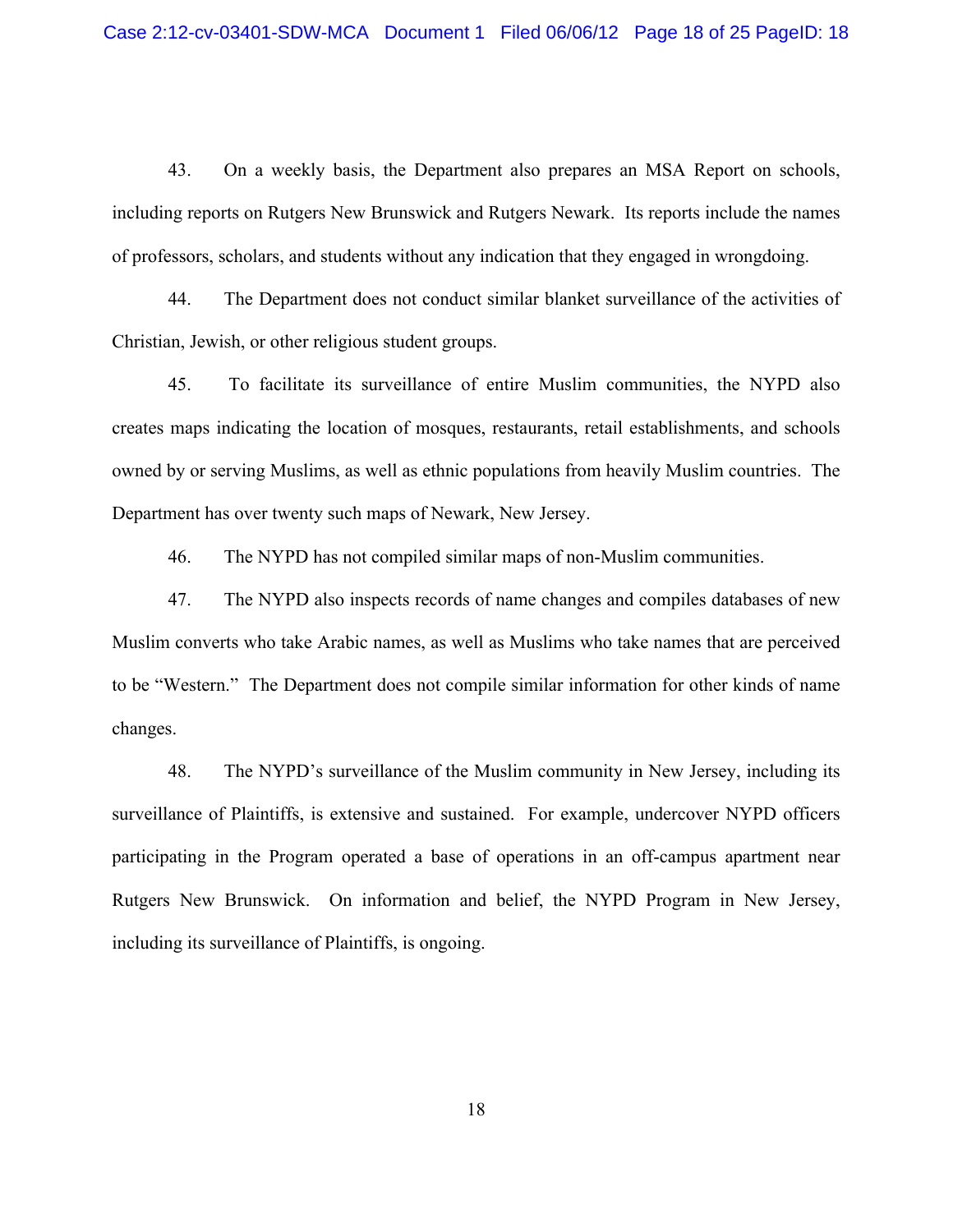#### The NYPD Program Harms the Plaintiffs and the Muslim Community as a Whole

49. The NYPD's blanket surveillance of Muslims casts guilt on all people of that faith by suggesting that Muslims pose a special threat to public safety. As targets of the NYPD's discriminatory Program, the Plaintiffs and other New Jersey Muslims have, as a result, been gravely stigmatized and will continue to suffer, significant stigma.

50. The Department's Newark report analyzes more than forty "Locations of Concern," which include mosques, restaurants, retail establishments, and a school for grades one through four recognized by the New Jersey Department of Education. The report defines "Location of Concern" as, among other things, a "location that individuals may find coconspirators for illegal actions" and a "location that has demonstrated a significant pattern of illegal activities." But these establishments, which include Plaintiffs Unity halal meat store, All Body Shop Inside & Outside, and two of the mosques represented by the Council of Imams in New Jersey, were surveilled and documented in the report only because they are Muslim-owned or -affiliated, not because there has been any demonstrated pattern of illegal activities or for any other legitimate reason. Nonetheless, the Department's use of such a description for mosques, businesses, and schools casts a dark shadow of suspicion on congregations, customers, lenders, children and parents – indeed, the community as a whole – gravely stigmatizing and otherwise having a significant deleterious impact upon them.

51. The NYPD causes similar damage in its report on the threat to New York City of a potential U.S. - Iran conflict. Among the "key findings" and "recommended actions," included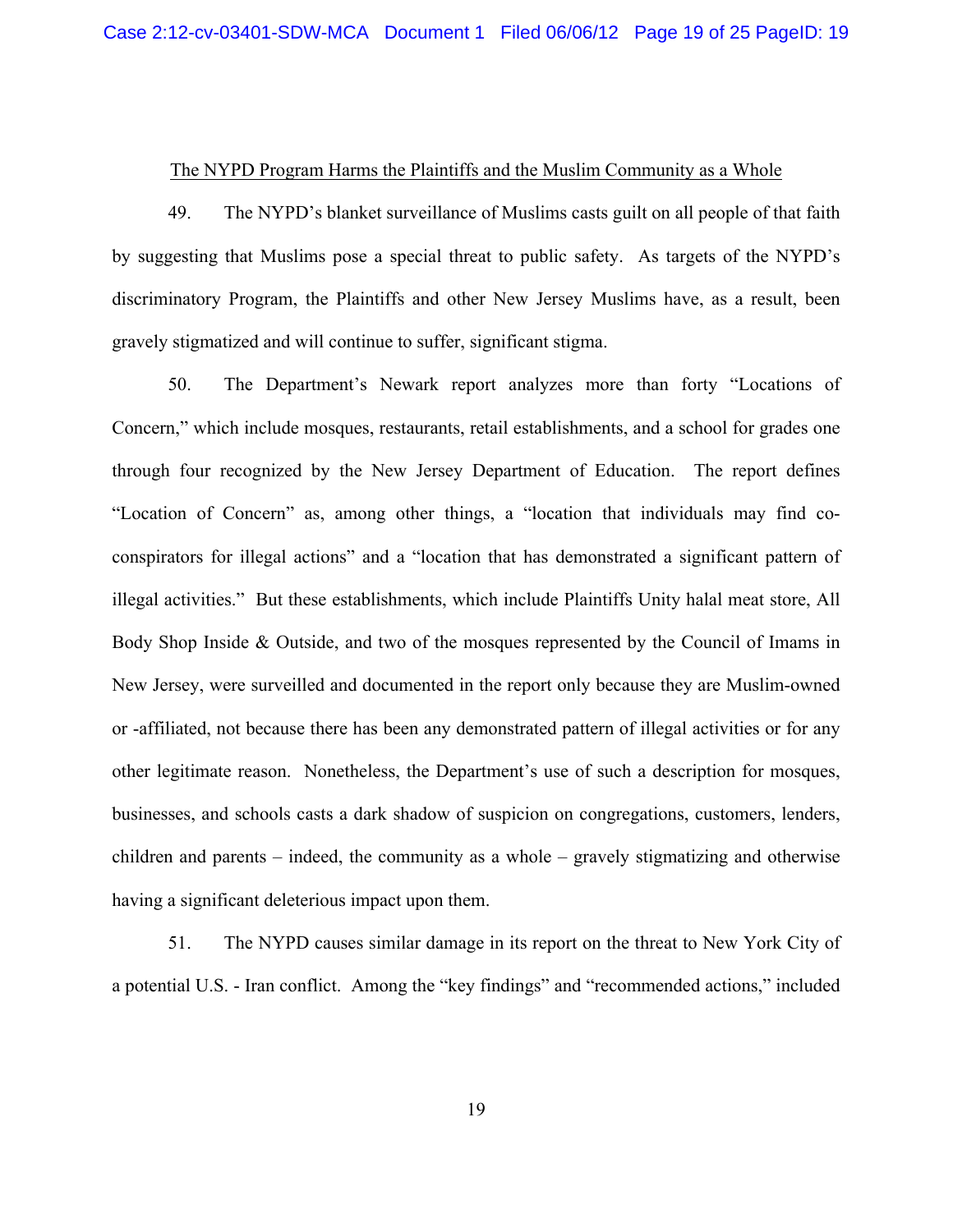in the report are to "[e]xpand and focus intelligence collections at Shi'a mosques." While the report observes that "the majority of Iranian nationals residing in the US are either Zoroastrian, Jewish, or Christian," the report only targets Muslim institutions, without any justification. Moreover, the report's focus on Shi'a Muslim mosques sweeps up vast numbers of individuals with no connection to Iran or to any threat arising from a potential conflict between the United States and Iran. Indeed, the report observes that the Shi'a Muslim community includes many individuals of Iraqi, Lebanese and Pakistani descent. Yet the report targets the Shi'a Muslim community as an undifferentiated whole. The report therefore unmistakably targets Muslim institutions simply because they are Muslim and unconstitutionally deploys religious affiliation as a criterion for selection of law-enforcement surveillance targets, or as a proxy for criminality.

52. The U.S – Iran report describes organizations believed to pose serious threats to New York City, such as Hezbollah and Hamas, supporters of those organizations and their locations, followed by a list of "Other Shi'a Locations in the vicinity of NYC." This list of twelve Shi'a Muslim locations includes six in New Jersey, including Plaintiff MFI and its Masjid-e-Ali mosque, as well as three additional mosques attended by Plaintiff Hassan (Astaanae-Zehra, Mehfile Shahe Khorasan, and Imam-e-Zamana Foundation of North America). The clear implication of the report is that Shi'a mosques pose a threat to public safety unlike other establishments and places of worship. But under the NYPD's Program the only reason that these mosques, including Plaintiffs, were included in the report is that they are affiliated with Shi'a Islam, not because of any wrongdoing or any other legitimate reason.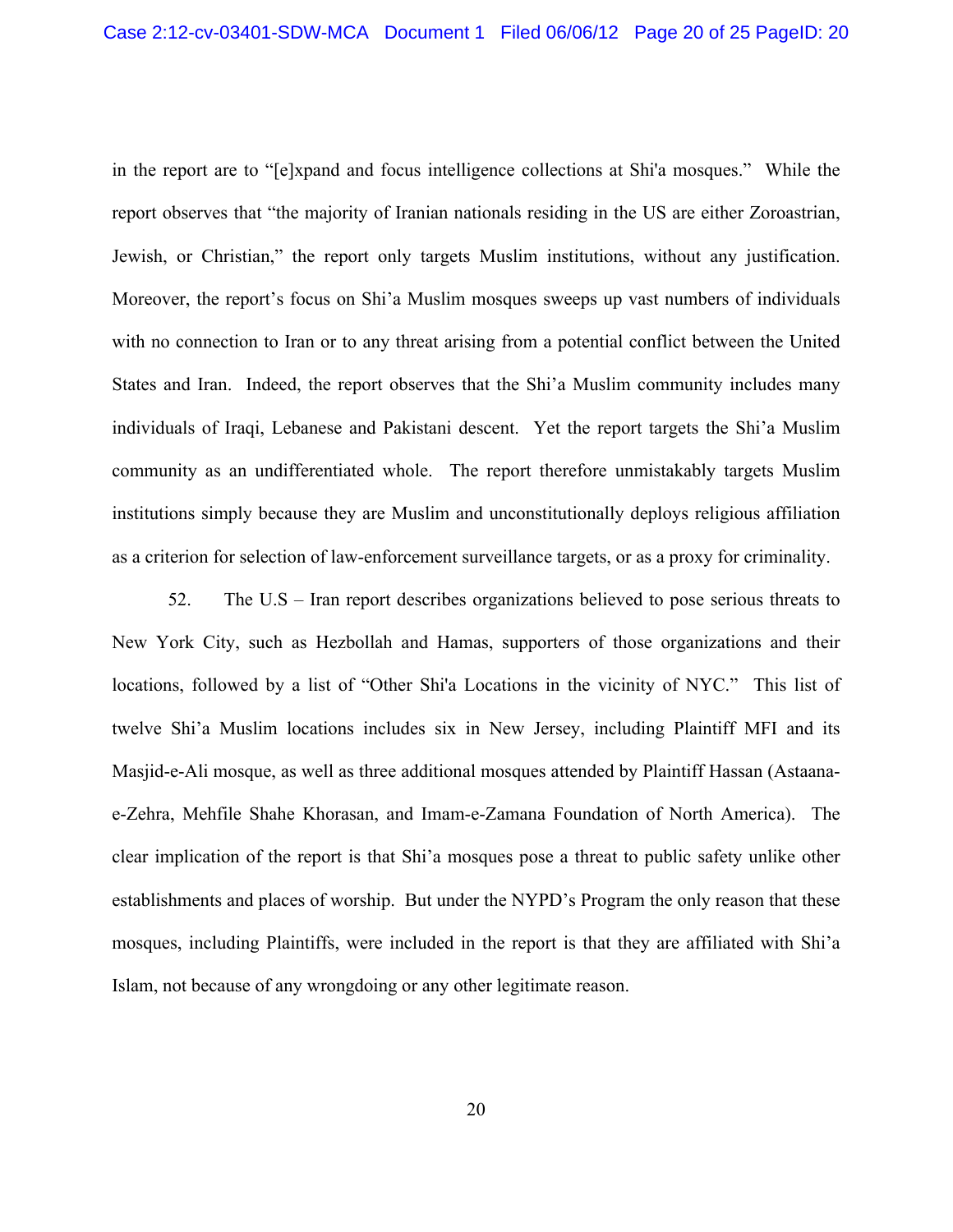53. The harm the NYPD inflicts on Plaintiffs and Muslim communities results not just from the surveillance, and from the stigma of being targets of discrimination, but from the public statements New York City officials make in support of the surveillance. These statements have acknowledged the existence of the NYPD program, describing it as focused on "threats" and as an attempt to document the "likely whereabouts of terrorists."

54. Because the NYPD Program did not limit itself to threats or terrorists but rather targeted the Muslim community as a whole, such statements suggest that all Muslim establishments are "threats" or likely to harbor terrorists, thereby engendering suspicion and distrust of Muslims and Muslim establishments, including Plaintiffs, affecting people's livelihoods, and damaging the fabric of Muslim communities and the broader society within which Muslims live.

55. New York City officials have made clear that they believe the NYPD's targeting of Muslims for surveillance on the basis of their religion is appropriate and will continue. Discussing the surveillance, Mayor Bloomberg has stated publicly, "We're doing the right thing. We will continue to do the right thing." Commissioner Kelly has said, "We're going to continue to do what we have to do to protect the city." Under our Constitution, however, what the NYPD may not do is to continue to target Muslims for investigation and pervasive surveillance simply because they are Muslims.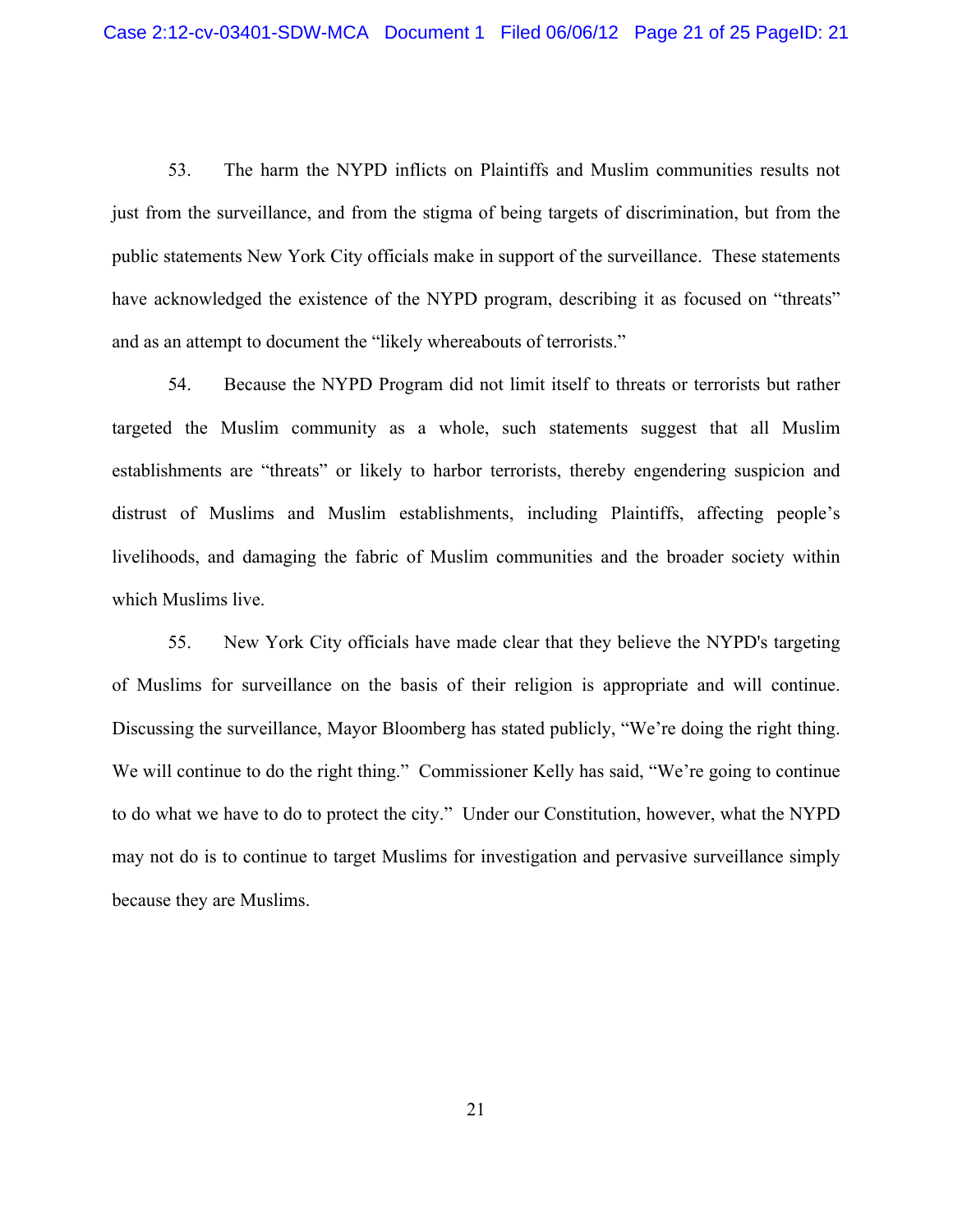#### **CLAIMS FOR RELIEF**

## FIRST CAUSE OF ACTION VIOLATIONS OF THE FOURTEENTH AMENDMENT TO THE U.S. CONSTITUTION

56. Plaintiffs repeat and reallege the foregoing paragraphs as if the same were fully set forth at length herein.

57. The Defendant's Program impermissibly and intentionally discriminates against Plaintiffs because of their religion. As a direct and proximate result of the acts of the Defendant and its agents, the Plaintiffs have therefore been deprived of their rights under the Equal Protection Clause of the Fourteenth Amendment to the United States Constitution and 42 U.S.C. § 1983.

## SECOND CAUSE OF ACTION VIOLATIONS OF THE FIRST AMENDMENT TO THE U.S. CONSTITUTION

58. Plaintiffs repeat and reallege the foregoing paragraphs as if the same were fully set forth at length herein.

59. The Defendant's Program is neither neutral with respect to religion, nor of general applicability. The Program instead singles out Plaintiffs' religion for disfavor and intentionally denigrates Islam. As a direct and proximate result of the acts of the Defendant and its agents, the Plaintiffs have therefore been deprived of their rights under the Free Exercise Clause and the Establishment Clause of the First Amendment to the United States Constitution and 42 U.S.C. § 1983.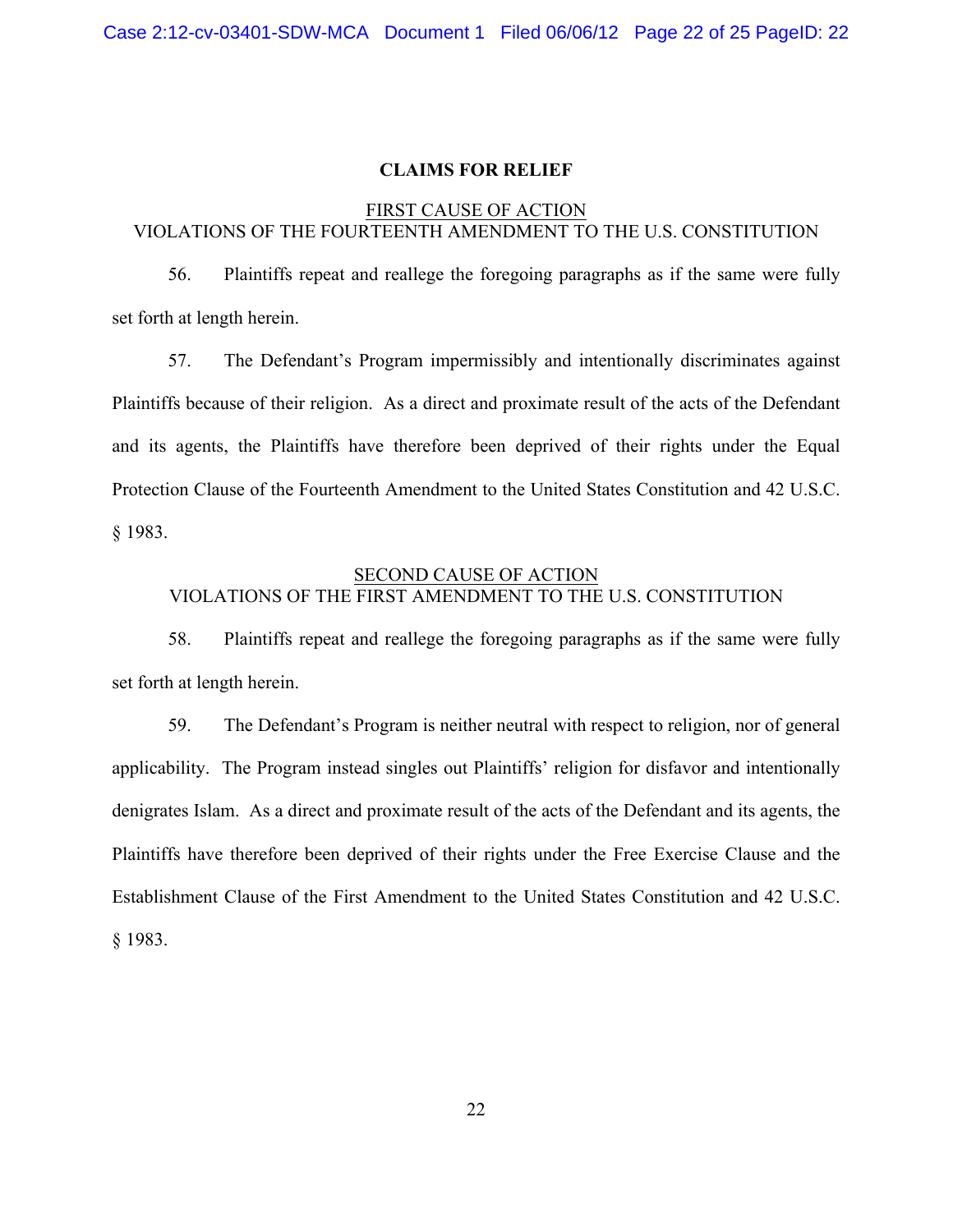## THIRD CAUSE OF ACTION EXPUNGEMENT ACTION AT COMMON LAW

60. Plaintiffs repeat and reallege the foregoing paragraphs as if the same were fully set forth at length herein.

61. Government entities may not maintain records where the harm to the Plaintiffs caused by the existence of records outweighs the utility of their continued maintenance, especially where the information contained in the records was compiled by unlawful methods.

62. Defendants' have compiled records identifying mosques represented by Plaintiffs CINJ and MFI, the Rutgers Newark and Rutgers New Brunswick MSA chapters, represented by Plaintiff MSA National, Plaintiff Unity Beef Sausage Company, and Plaintiff All Body Shop Inside & Outside as targets of surveillance and investigation. Upon information and belief, the NYPD also maintains records identifying Plaintiffs Hassan, Mohammed and Doe as targets of surveillance or investigation. These records are likely to command attention from law enforcement officials, other agencies of government, and the public at large, to the detriment of the Plaintiffs.

63. Maintenance of these records, which are the fruits of the Defendant's unconstitutional actions and which falsely identify the Plaintiffs as linked to the threat of terrorism, creates harms that significantly outweigh their utility, if any.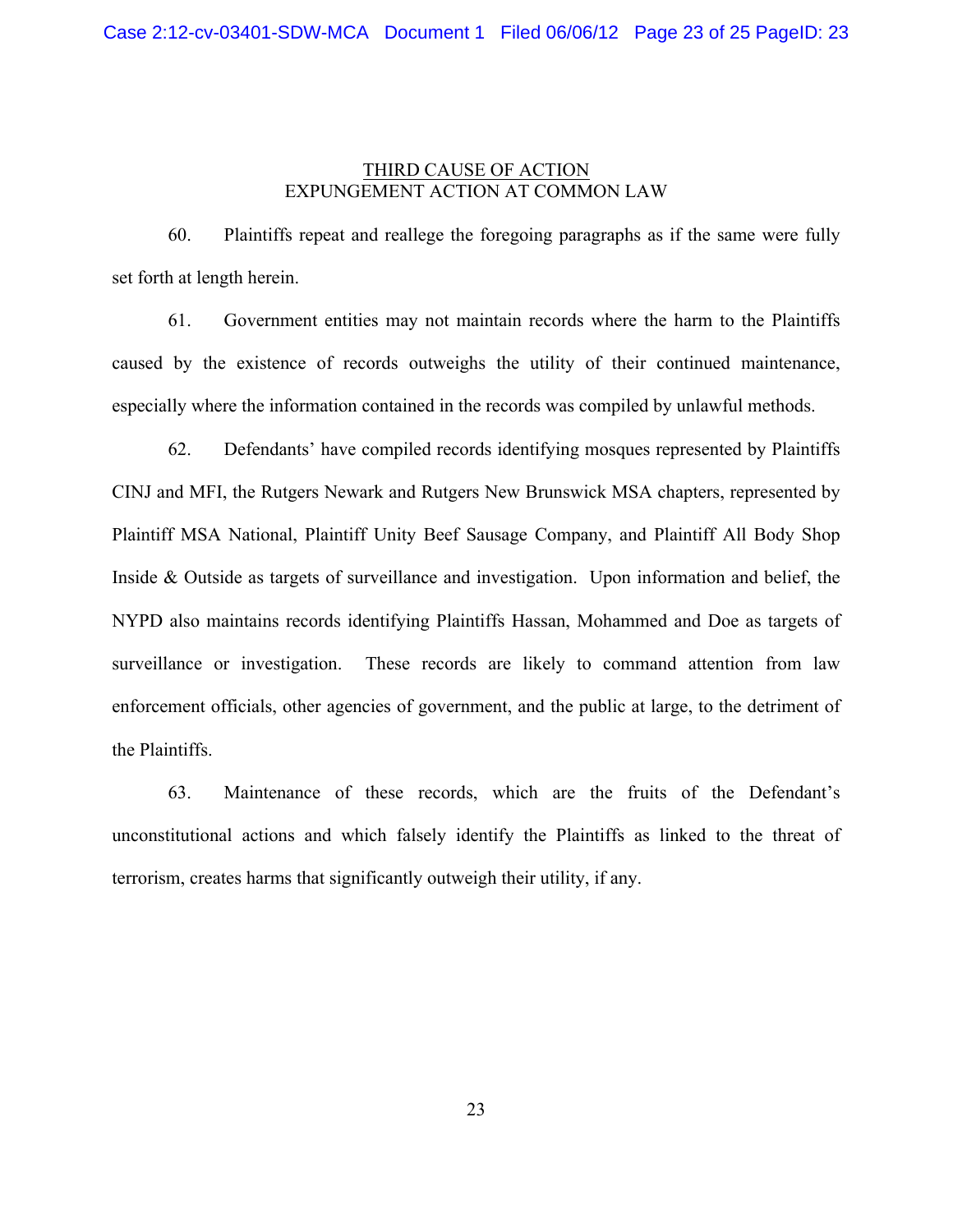#### **PRAYER FOR RELIEF**

WHEREFORE the Plaintiffs respectfully request that the Court:

(a) Declare that the Defendant's actions violate the Plaintiffs' rights under the First and Fourteenth Amendments of the United States Constitution;

(b) Enjoin further violations of the Plaintiffs' constitutional rights, including but not limited to an injunction that requires the Defendant to refrain from targeting Plaintiffs for surveillance on the basis of religion;

(c) Order the expungement of all records of Plaintiffs made pursuant to past unlawful spying;

(d) Award Nominal Damages for the harms suffered by Plaintiffs;

(e) Award attorney's fees and costs associated with this action; and

(f) Award any further relief as is just and proper and any other relief as allowed by law.